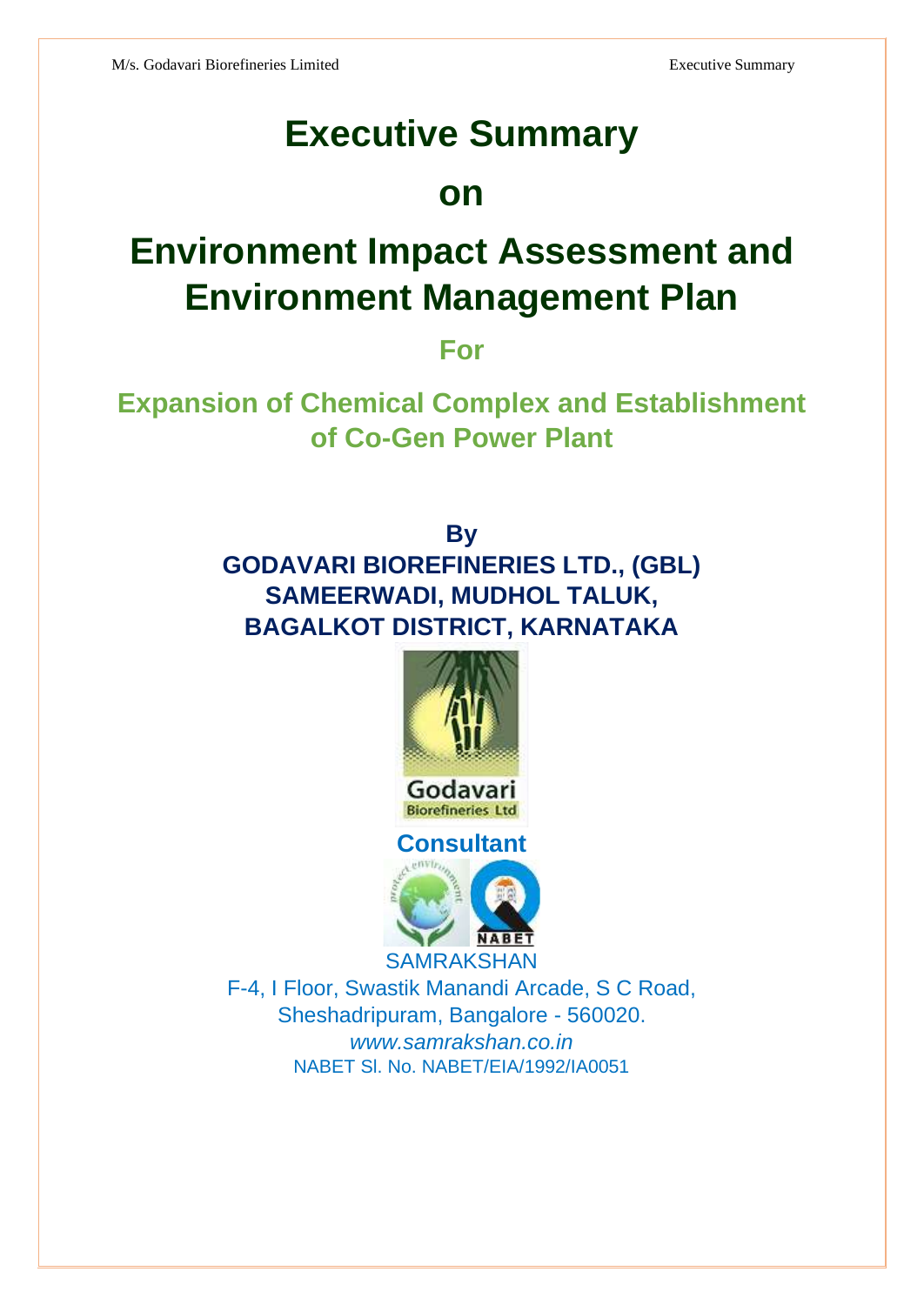| <b>Chapter</b>          | <b>Particular</b>                        | Page No.  |
|-------------------------|------------------------------------------|-----------|
|                         | <b>Project Description</b>               | $1 - 6$   |
| $\overline{2}$          | <b>Description of Environment</b>        | $7 - 11$  |
| $\overline{\mathbf{3}}$ | <b>Anticipated Environmental</b>         | $12 - 17$ |
|                         | <b>Impacts &amp; Mitigation Measures</b> |           |
| 4                       | <b>Environmental Monitoring</b>          | 18        |
|                         | Programme                                |           |
| 5                       | <b>Additional Studies</b>                | $19 - 20$ |
| 6                       | <b>Project Benefits</b>                  | $21 - 22$ |
|                         | <b>Environment Management Plan</b>       | $23 - 24$ |

### **Index sheet**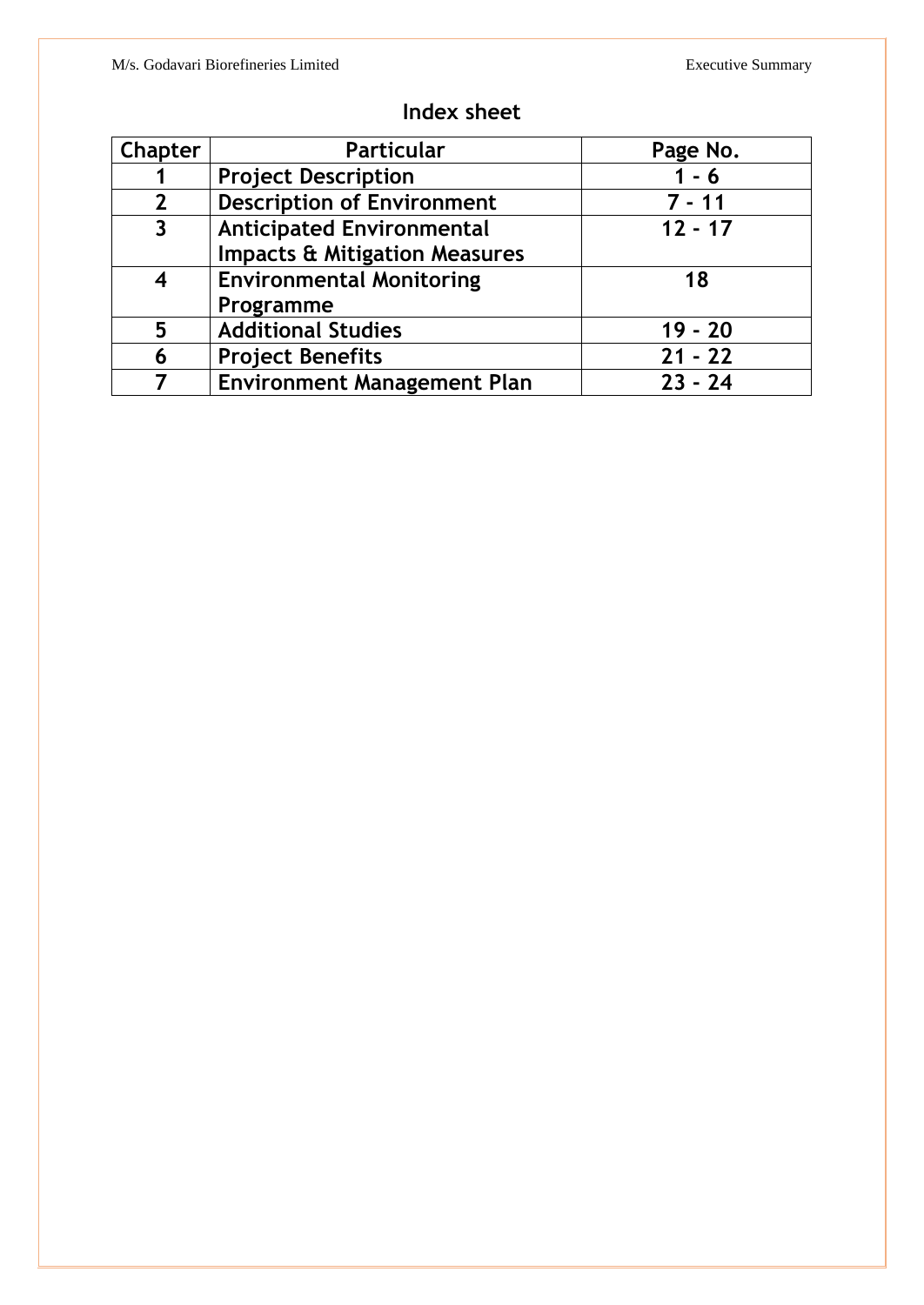## **CHAPTER 1 PROJECT DESCRIPTION**

#### **1.1 Preamble**

Godavari Biorefineries Limited (GBL) is located at Sameerwadi, Mudhol Taluk, Bagalkot District, Karnataka. GBL is the leading company in the field of manufacturing and exporting of the Specialty Chemical products. Presently industry is operating Sugar, Co-gen plant, Distillery, and a small Chemical unit.

GBL, now proposes to expand its Chemical Complex within the available land at Sameerwadi site i.e., at Sy. Nos. 48/1, 53/1, 55, 47, 50/2, 57/1, 57/2, 57/3, 49/1, 49/2, 49/3, 49/4, 56/3 & 46 of Handigund Village, 150/1 of Kappalguddi and 74/1, 74/2, & 75 of Madhabhavi Village, Sameerwadi, Mudhol Taluk, Bagalkot District, Karnataka. The location is congruent with the Sugar & Distillery complex. Total land area of the entire Industrial complex is 525.4 acres. An area of 194.0 acres has been earmarked for the proposed establishment of proposed Chemical Complex. The estimated Capital cost for the proposed project is Rs. 350 Crores.

GBL proposed to manufacture various organic chemicals/solvents with a total capacity of 14966.35 TPM. The facility will also generate 16 MW power (2 x 8 MW) using excess steam generated from the boilers.

As per the EIA Notification 2006, the proposed activities covered under serial No. 5(f) and 1 (d) of the schedule and Category 'A' project. Accordingly, application for Environmental Clearance made annexed with a Pre-feasibility Report to MoEF & CC, GOI, New Delhi vide proposal no. IA/KA/IND2/70081/2017 on 05.05.2018.

In response, the MoEF & CC issued Standard Terms of Reference on 17<sup>th</sup> June 2018 for carrying out Environment Impact Assessment study and to prepare the EIA/EMP report. Subsequently, as there are changes in survey numbers of proposed chemical complex site, revised application was submitted to MoEF & CC and Amendment to ToR was obtained on 17.09.2020.

Baseline monitoring is carried out during post monsoon season 2018 for ToR issued by MoEF & CC and Draft EIA study report has been prepared.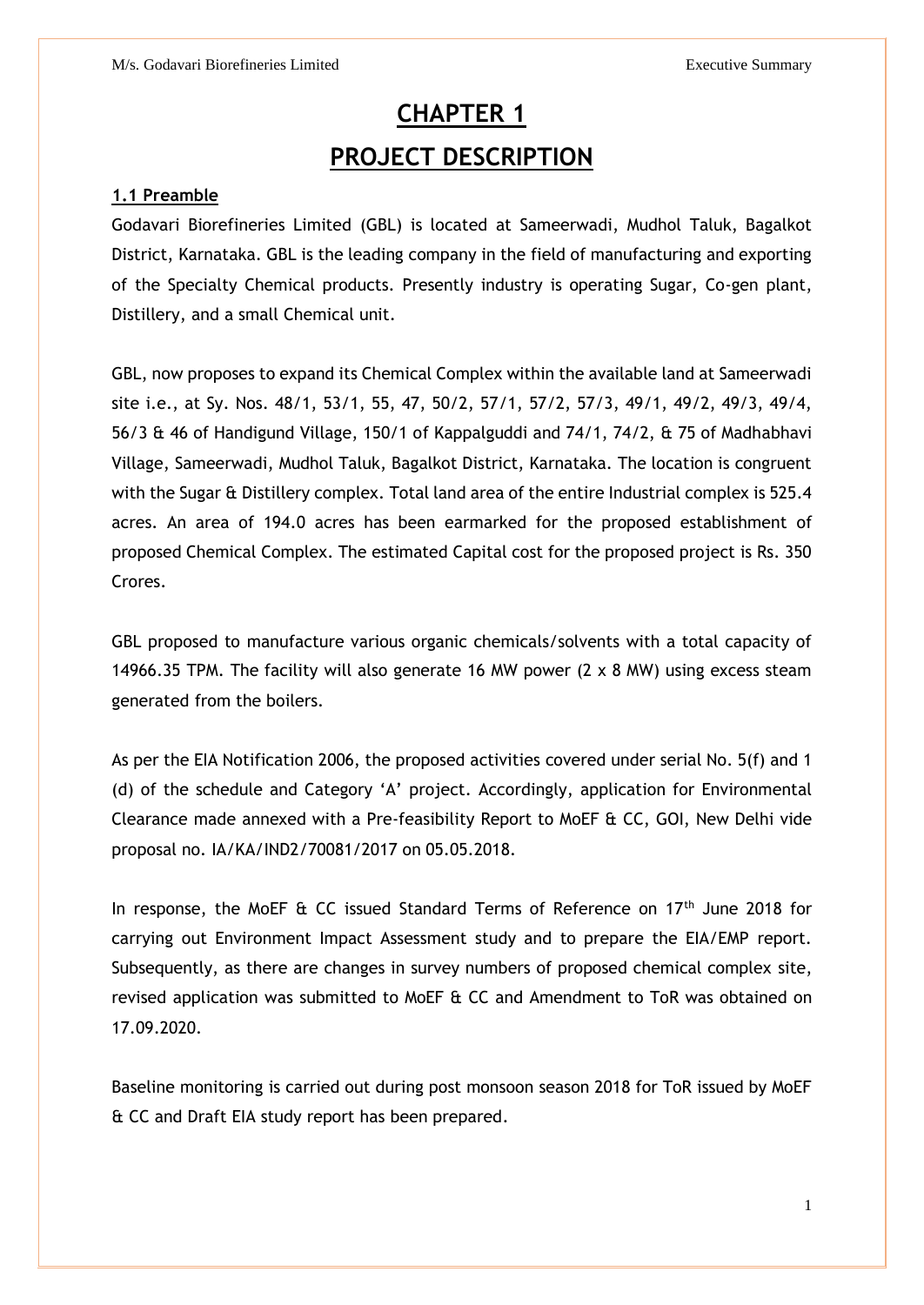### **1.2 PRODUCTS WITH PRODUCTION CAPACITIES**

The Karnataka State Pollution Control Board has accorded consent to operate the existing and proposed production details are in Table 1.0;

| Sl.<br>No.     | Description                                                                                                                                                                                                                                                   | <b>Existing products</b>                                    | Proposed capacity<br>in TPM               | Total production                               |
|----------------|---------------------------------------------------------------------------------------------------------------------------------------------------------------------------------------------------------------------------------------------------------------|-------------------------------------------------------------|-------------------------------------------|------------------------------------------------|
| 1              | Tri Ethoxy butane<br>a.<br>b.<br>Ethyl<br>Lactate/Methyl<br>Lactate/Isopropyl<br>Lactate<br>Cellulose<br>$\mathsf{C}$ .                                                                                                                                       | capacity in TPM<br>100<br>$\bullet$<br>50<br>$\bullet$<br>3 | 50<br>750                                 | capacity TPM<br>100<br>100<br>753<br>$\bullet$ |
|                |                                                                                                                                                                                                                                                               |                                                             |                                           |                                                |
| $\overline{2}$ | chemical<br>Various<br>a.<br>products (36 Nos.)<br>to<br>be<br>manufactured<br>on<br>regular basis<br>Various<br>chemical<br>b.<br>products (69 Nos.)<br>to<br>be<br>manufactured<br>on<br>Campaign basis to<br>manufacture only<br>six products at a<br>time |                                                             | 13878.35<br>$\bullet$<br>130<br>$\bullet$ | 13878.35<br>$\bullet$<br>130                   |
|                | R&D products<br>$\mathsf{C}$ .                                                                                                                                                                                                                                |                                                             | 5<br>$\bullet$                            | 5                                              |
|                |                                                                                                                                                                                                                                                               | <b>Total production</b>                                     |                                           | 14966.35 TPM                                   |
| $\overline{2}$ | Power plant                                                                                                                                                                                                                                                   |                                                             | 16 MW (2 x 8MW)                           | 16 MW (2 x 8MW)                                |

| Table 1.0: Existing and Proposed project details |  |  |  |  |  |
|--------------------------------------------------|--|--|--|--|--|
|--------------------------------------------------|--|--|--|--|--|

### **1.3 MANUFACTURING PROCESS**

Manufacture of organic solvents/chemicals are produced by chemical reactions of organic materials. Basic organic chemicals are substituted for aliphatic and aromatics compounds of various functional groups such as halogens, esters, amines, nitro, Sulphur, and carbonyl compounds etc. These organic chemicals are used as basic ingredients to downstream synthetic organic chemicals.

The main raw materials for the manufacture are alcohol, organic chemicals. Alcohol is sourced from GBL and other raw materials are either procured from Indian market or imported. Coal will be used as fuel in the Boilers.

As an example of process of chemical plant, the block diagram for the manufacture of Acetal dehyde is presented in Figure 1.0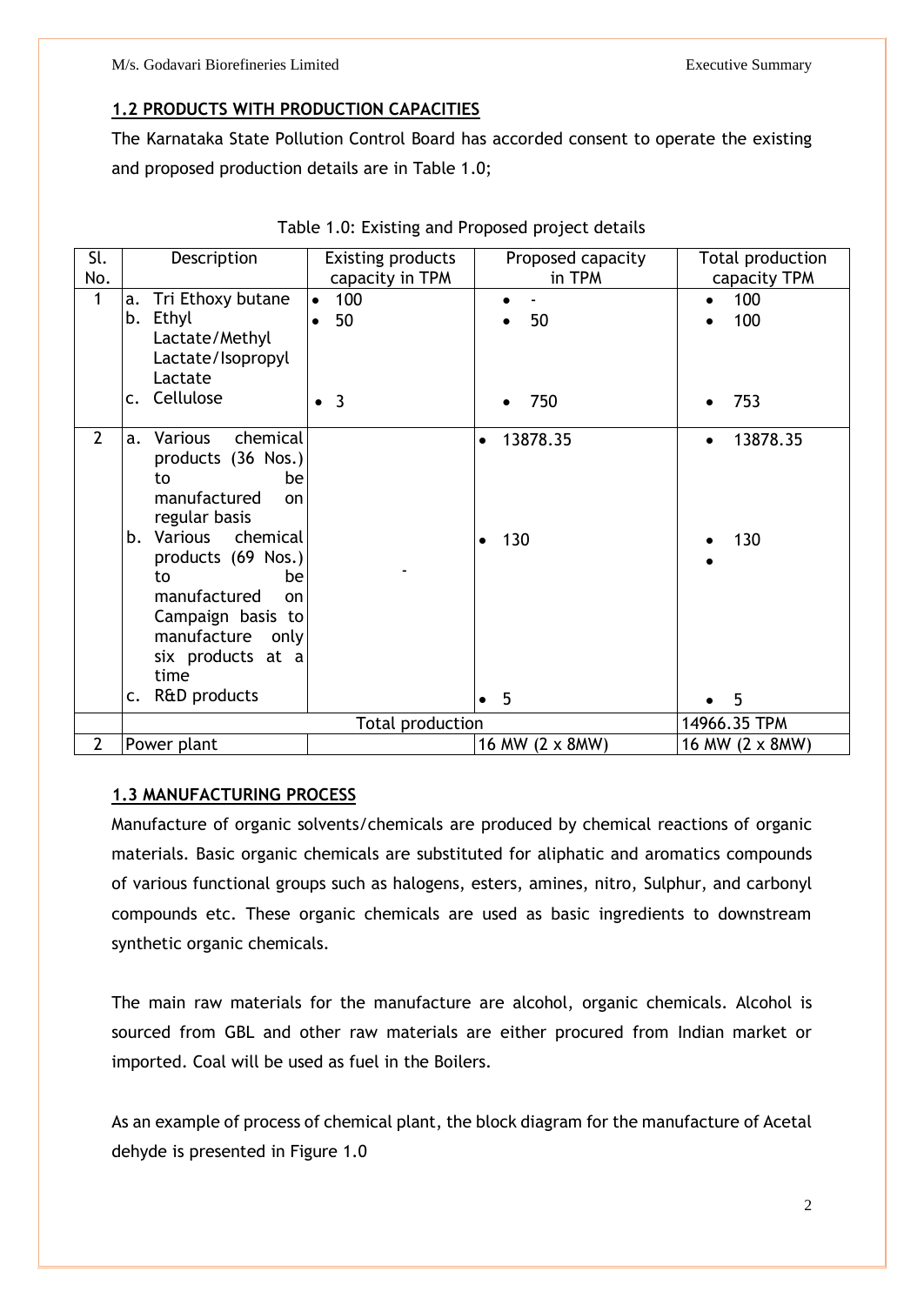

Figure 1.0 Acetal dehyde manufacturing process flow chart

Captive power will be generated by the utilization excess steam from the proposed boiler and turbine of capacity 2 x 8 MW.

The total power requirement for the chemical complex is 8.7 MW and the balance 7.3 MW is required for the operation of utilities. The process flow diagram of captive power plant is in Figure. 2.0.



Figure 2.0 Co-gen power process flow chart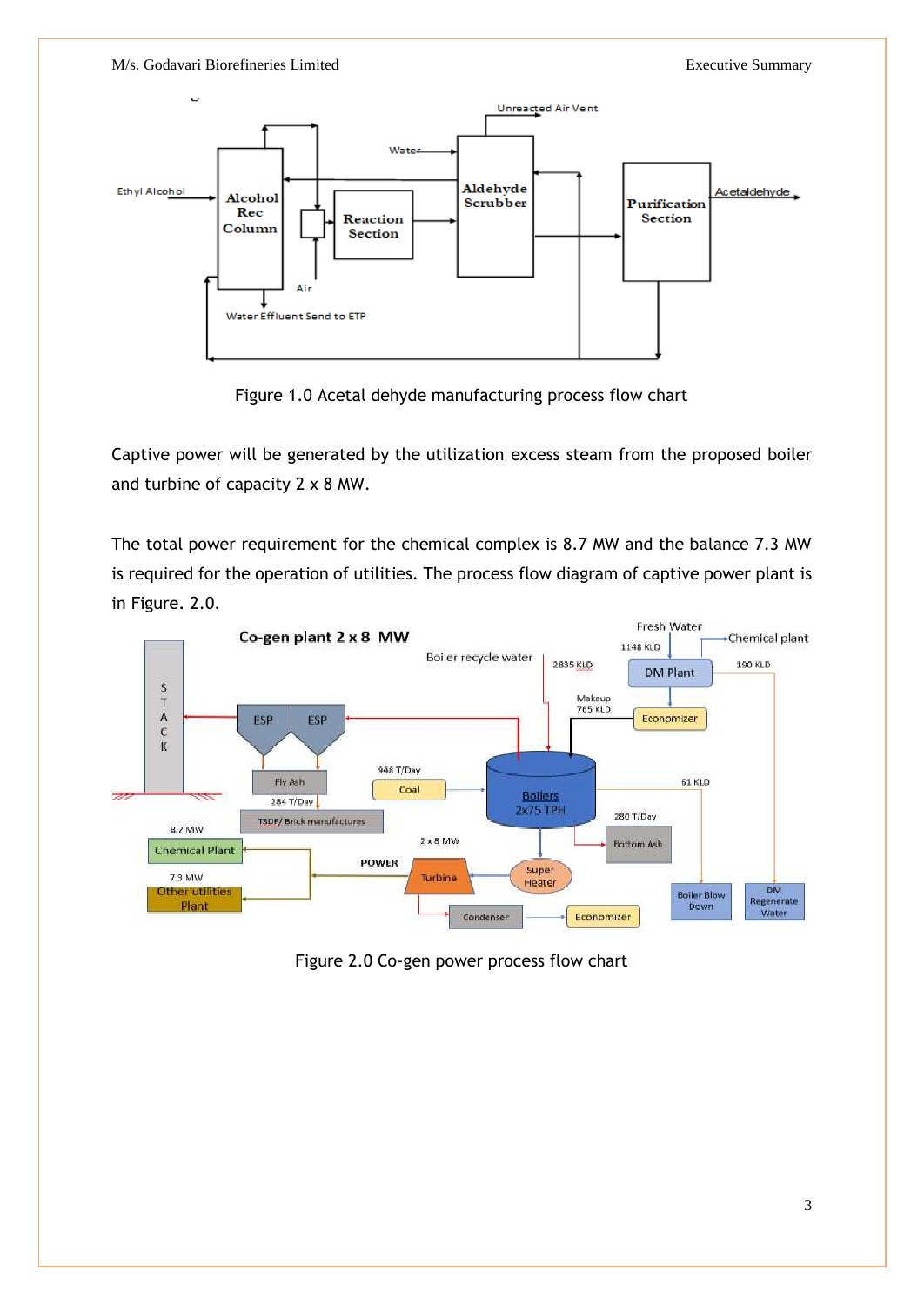### **1.4 RESOURCE REQUIREMENT**

### 1.4.1 Water requirement and source

Fresh water requirement to the industry will be met from Ghataprabha River. Government of Karnataka has accorded permission to draw water from Jack well situated at Dhavaleshwar across Ghataprabha river. The total fresh water requirement for the proposed project will be 4497 KLD. The permission is for drawing 7579.60  $m^3$ /day water for existing sugar, co-gen, distillery complex, and proposed chemical complex will be adequate to meet the water requirement of the activity together with the recycle of the treated effluent. Water balance flow chart is shown in Figure 3.0 and Industrial effluent treatment system is shown in Figure 4.0.

The details of the Fresh, recycled water requirement and wastewater generation, loss details and treatment methods are presented in Table 2.0;

|                | Input KLD |            | <b>Output KLD</b> |                 |                                          |  |
|----------------|-----------|------------|-------------------|-----------------|------------------------------------------|--|
| Purpose        | Fresh     | Recycled   | Loss              | <b>Effluent</b> | Treatment methods                        |  |
|                | water     | water      |                   |                 |                                          |  |
| <b>Process</b> | 1760      | 4287*      |                   | 6047*           | industrial effluents<br>The<br>$\bullet$ |  |
| Washings       | 120       |            |                   | 120             | will be treated in Primary               |  |
| Scrubber       | 80        |            |                   | 80              | treatment units, Solvent                 |  |
| Boiler feed    | 765       |            | 704               | 61              | stripper, RO followed by                 |  |
| Cooling tower  | 1272      | 2454       | 3347              | 379             | MEE.                                     |  |
| DM             | 190       |            |                   | 190             | Condensate of MEE and RO<br>$\bullet$    |  |
| Regeneration   |           |            |                   |                 | permeates will be reused                 |  |
| R&D            | 10        |            |                   | 10              | in cooling tower makeup.                 |  |
|                |           |            |                   |                 | ZLD.<br>concept will<br>be               |  |
|                |           |            |                   |                 | followed.                                |  |
| Domestic       | 300**     |            | $30*$             | 270             | Domestic sewage will be                  |  |
|                |           |            |                   |                 | treated in Sewage. *STP                  |  |
|                |           |            |                   |                 | Sludge                                   |  |
| Gardening      |           | $270+173*$ | $270+173*$        |                 |                                          |  |
| Gross total    | 4497      | 7184       | 4524              | 7157            |                                          |  |
| Total          | 11681     |            | 11681             |                 |                                          |  |

|  | Table 2.0: Total water requirement and wastewater generation details |  |
|--|----------------------------------------------------------------------|--|
|  |                                                                      |  |

\* Includes water formed during reaction and water in raw material and excess 173 KLD will

be recycled to gardening.

\*\* Includes residential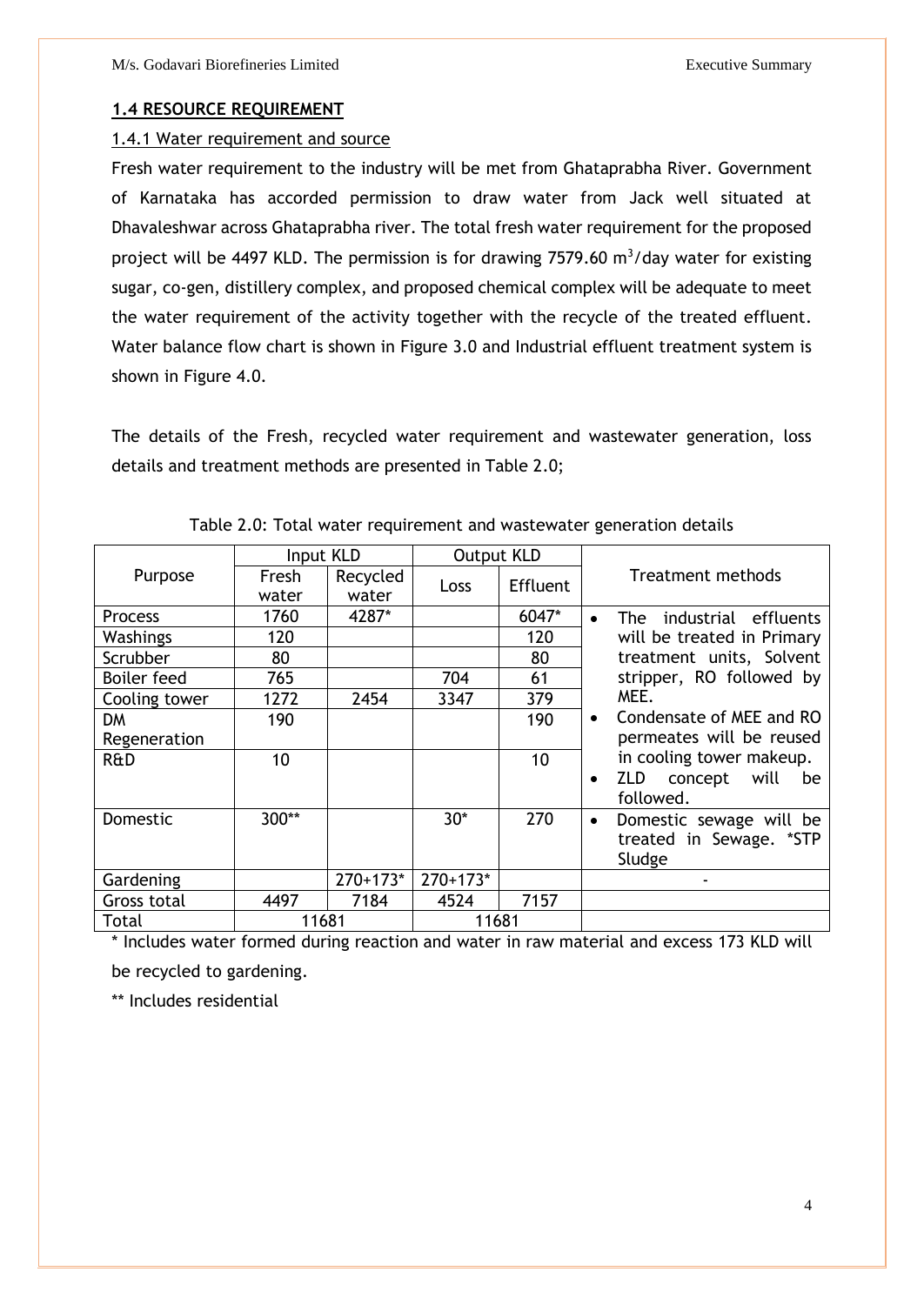M/s. Godavari Biorefineries Limited Executive Summary



### Figure 3.0 Water balance chart



Figure 4.0 Industrial effluent treatment system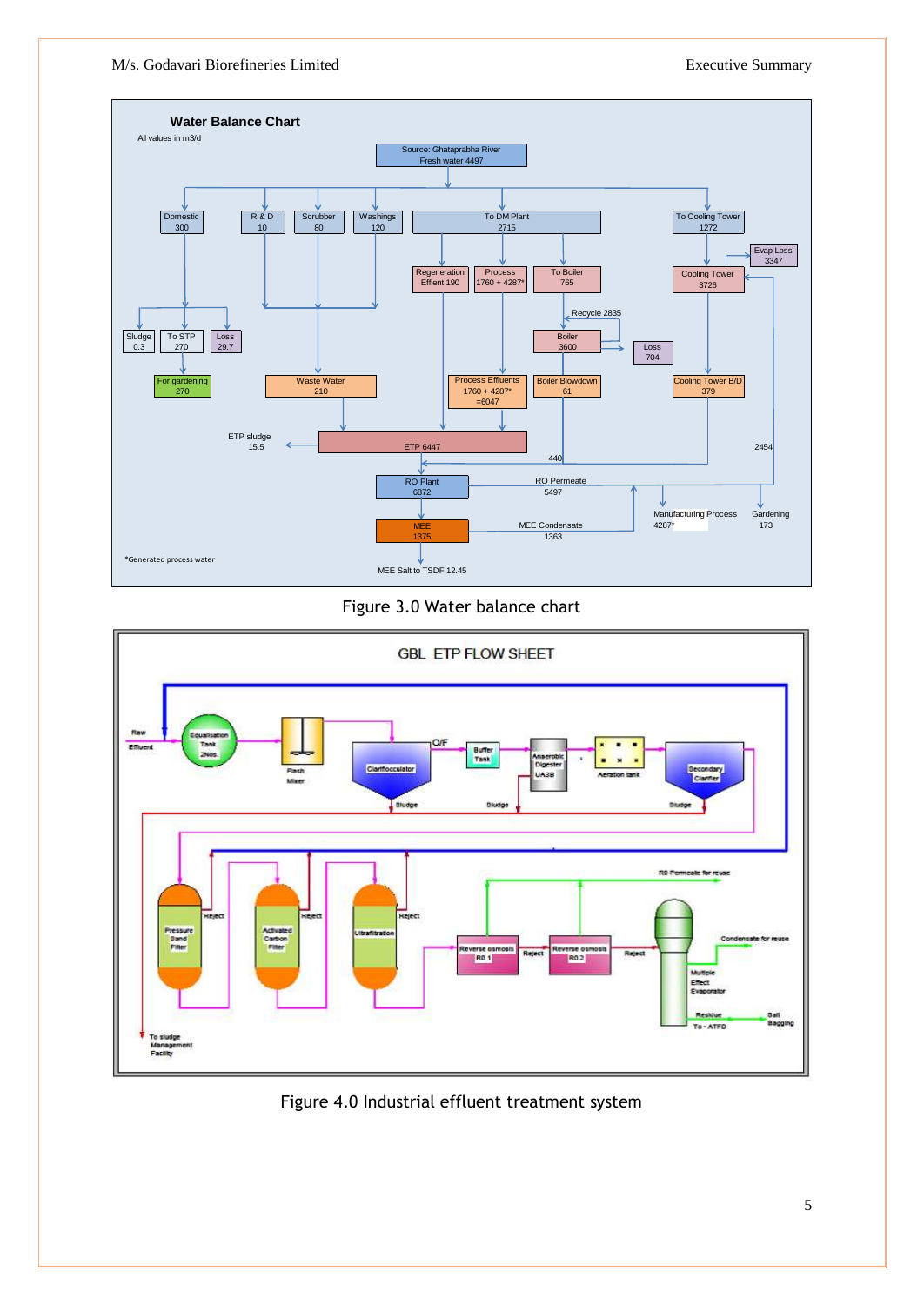### 1.4.2 Air pollution control measures

The proposed Air pollution sources and its control measures are given in Table 3.0

| Stack attached to           | Fuel used  | Stack/s height  | Air pollution control<br>unit |
|-----------------------------|------------|-----------------|-------------------------------|
| <b>Process Section</b>      |            | 5 m ARL         | Two stage scrubbers           |
| <b>Boilers</b>              | Coal       | 68 m individual | Electro static                |
| $2 \times 75$ TPH           |            | stack           | precipitators (ESP)           |
| <b>Thermic Fluid Heater</b> |            |                 |                               |
| $2 \times 2$ lakh kCal/h    | <b>HSD</b> | 30 <sub>m</sub> | <b>Stack</b>                  |
| 1 x10 lakh kCal/h           |            |                 |                               |
| DG sets $1500$ kVA x 6      | HSD        | 30 m            | <b>Stack</b>                  |

Table 3.0: Proposed Air pollution sources and its control measures

### 1.4.4 Employment

The total number of employee's requirement to the chemical complex will be 549 Nos.

### 1.4.5 Project Cost and environment management cost

Total Project cost is Rs. 350 Crores. Capital and recurring cost towards the environmental management program is given in Table 4.0.

Table 4.0: Capital and recurring cost towards the environmental management program

|     | SI.                                                 |         | Total     |
|-----|-----------------------------------------------------|---------|-----------|
| No. | Activity                                            | Capital | Recurring |
|     |                                                     | (Lakhs) | (Lakhs/A) |
|     | Air Pollution Control System                        | 437.5   | 26.25     |
|     | Water pollution control systems                     | 1400    | 175       |
| 3   | Noise pollution control                             | 17.5    | 1.75      |
| 4   | Green Belt Development/Maintenances                 | 43.75   | 8.75      |
| 5   | Environmental monitoring / Environmental Management | 70      | 14        |
| 6   | Occupational health & safety                        | 87.5    | 26.25     |
| 7   | Solid Waste Management                              | 35      | 350       |
| 8   | <b>Energy Conservation Measures</b>                 | 87.5    |           |
|     | Total                                               | 2178.75 | 605       |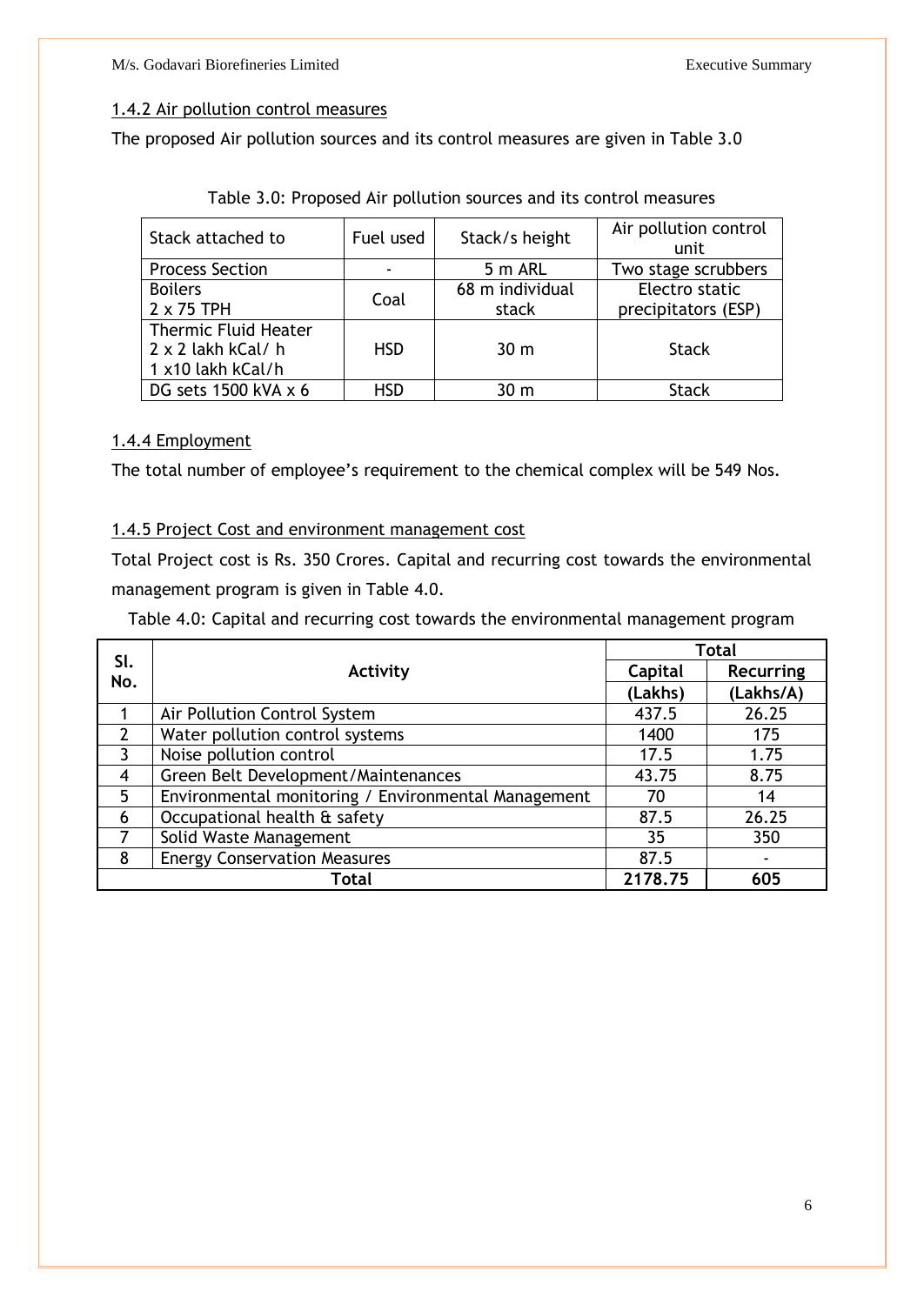### **CHAPTER 2**

### **DESCRIPTION OF ENVIRONMENT**

### **2.1 STUDY AREA**

To study the environmental status in the factory area and surrounding, an area of 10 km radius from the project site is considered as study area as per the ToR issued by MoEF & CC.

### **2.2 CLIMATE**

The climate of the region is semi-arid. The maximum temperature during the year ranges from 21 $^{\circ}$  C to 39 $^{\circ}$  C. The humidity in the region varies from 25% to 73%. The annual rainfall in the district is 495 mm.

### **2.3 ENVIRONMENTAL STATUS STUDY, PERIOD OF BASELINE MONITORING**

The base line environmental status was monitored during November 2018, December 2018, and January 2019 with respect to quality of ambient air quality, water quality (surface and ground), soil quality, ambient noise level.

### 2.3.1 Baseline Monitoring location

The details of the sample locations studied and analysed for environmental characteristics are as given in below Table 5.0.

| Air<br>quality                | <b>Noise</b><br>level | Soil<br>quality     | Ground<br>water                  | Surface water  |
|-------------------------------|-----------------------|---------------------|----------------------------------|----------------|
| monitoring                    | monitoring            | monitoring          | monitoring<br>station,           | monitoring     |
| station, distance,            | station,              | station,            | distance,<br>and                 | station,       |
| direction<br>and              | distance,             | distance,<br>and    | direction from<br>the            | distance, and  |
| from the project              | and                   | direction from      | project site                     | direction from |
| site                          | direction             | the project site    |                                  | the<br>project |
|                               | the<br>from           |                     |                                  | site           |
|                               | project site          |                     |                                  |                |
| Project Site,                 | <b>Project Site</b>   | <b>Project Site</b> | <b>Project Site</b>              | Upstream and   |
| Hallur Village, 5.3           | Hallur                | Hallur<br>Village   | Handigund Borewell,              | downstream     |
| $km$ (SW)                     | Village 5.3           | 5.3 km (SW)         | $3.0 \text{ km}$ (N)             | οf             |
|                               | $km$ (SW)             |                     |                                  | Ghataprabha    |
| Sultanpur Village,            | Sultanpur             | Sultanpur           | 2.1<br><b>Bisnal</b><br>village, | River<br>canal |
| 5.1 km (NW)                   | Village5.1            | Village, 5.1 km     | $km$ (SE)                        | located<br>at  |
|                               | $km$ (NW)             | (NW)                |                                  | Dhavaleshwar,  |
| Kesarkoppa                    | Kesarkoppa            | Kesarakoppa         | Koppalguddi<br>Govt.             | 4.5 km         |
| Village, $3.2$ km $(E)$       | Village<br>3.2        | Village, 3.2 km     | school, 3.2 km (NW)              |                |
|                               | km(E)                 | (E)                 |                                  |                |
| Handigund                     | Handigund,            | Handigunda,         | 5.3<br>Hallur<br>Village,        |                |
| village, $3.0 \text{ km}$ (N) | $3.0$ km $(N)$        | $3.0$ km $(N)$      | $km$ (SW)                        |                |

#### Table 5.0: Monitoring locations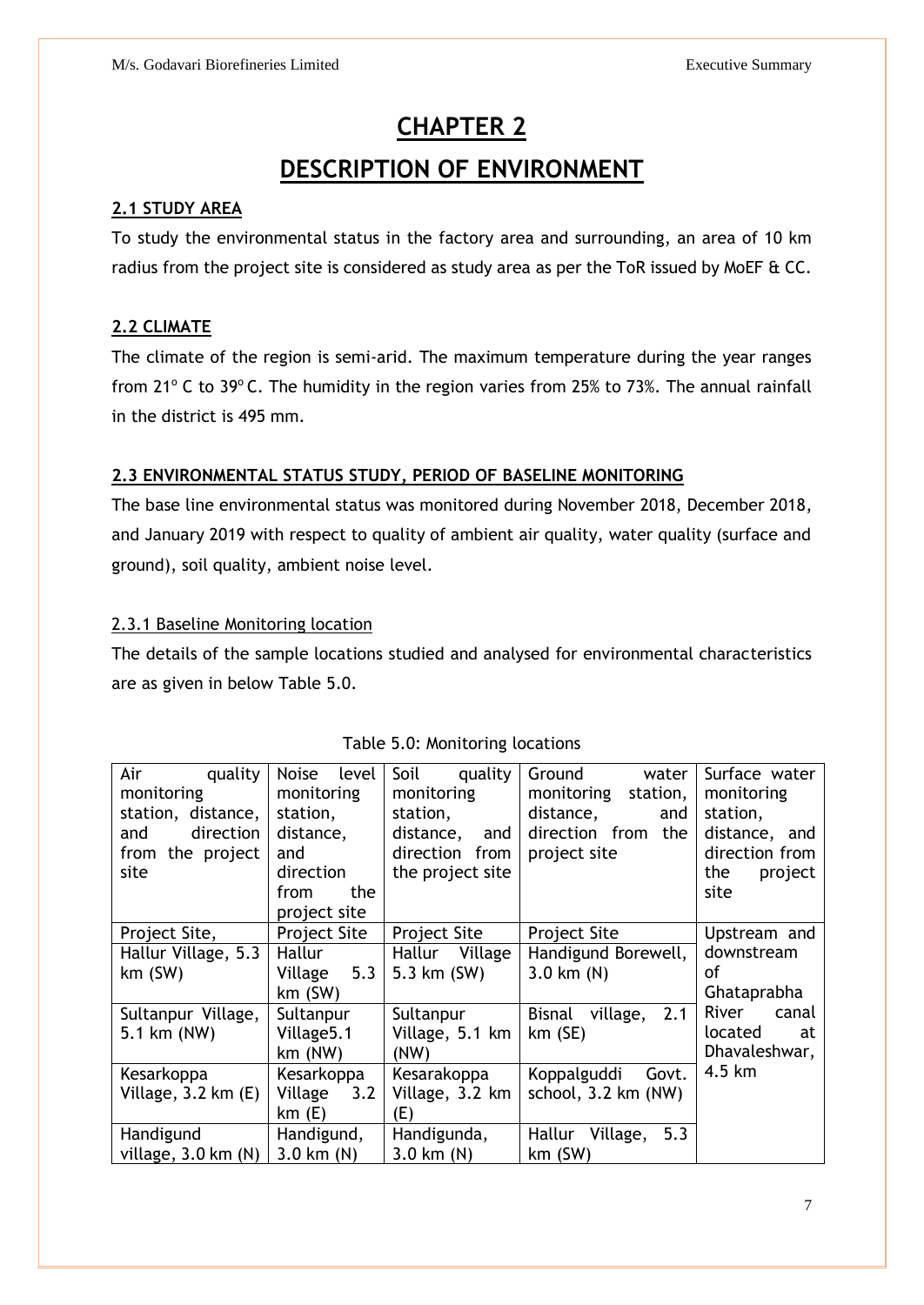M/s. Godavari Biorefineries Limited Executive Summary

| Kappalguddi govt             | Kappalguddi           | Kappalguddi              | Village,<br>Sultanpur  |
|------------------------------|-----------------------|--------------------------|------------------------|
| 3.2<br>school<br>km          | govt school           | school,<br>govt          | 5.1 km (NW)            |
| (NW)                         |                       | 3.2 km (NW)              |                        |
| <b>Bisnal</b><br>village     | <b>Bisnal village</b> | <b>Bisnal</b><br>village | Village,<br>Kesarkoppa |
| (KIAAR farm) 2.1             | (KIAAR farm)          | (KIAAR<br>farm)          | 3.2 km $(E)$           |
| $km$ (SE)                    | $2.1 \text{ km} (SE)$ | 2.1 km (SE)              |                        |
| Madabhavi<br>govt            | Madabhavi             | Madabhavi                | Madabhavi<br>Village,  |
| school, $3.5 \text{ km}$ (S) | govt. school,         | school,<br>Govt          | 3.5 km $(S)$           |
|                              | $3.5 \; km (S)$       | 3.5 km $(S)$             |                        |
|                              |                       |                          | Kappalguddi village,   |
|                              |                       |                          | 3.5 km (NW)            |

### 2.3.2 Land use

Six different land use/land cover classes have been identified in the study area. Table 6.0 shows the information about the extent of land use/land cover classes thus derived from the satellite image in the study area.

| Sl. No.      | Land use Land cover classes          | Area (ha) | Are $(\%)$ |
|--------------|--------------------------------------|-----------|------------|
| 1            | <b>Forest Plantation</b>             | 71.10     | 0.23       |
| $\mathbf{2}$ | <b>Tree Outside Forest</b>           | 69.48     | 0.22       |
| 3            | Agriculture / Agriculture Plantation | 23,378.76 | 74.59      |
| 4            | <b>Agriculture Fallow</b>            | 4,048.02  | 12.92      |
| 5            | Built up                             | 3,493.98  | 11.15      |
| 6            | Water body                           | 279.81    | 0.89       |

Table 6.0 Study area land use/land cover classes

### 2.3.3 Air Environment

Baseline ambient air quality is monitored for the criteria pollutants Viz.,  $PM_{2.5}$ ,  $PM_{10}$ ,  $SO_2$ , NO<sup>2</sup> and VOC, NH3, CO, Ozone and Pb. Ambient air quality is compared with NAAQ standards Notified in EP Rules 1086. Ambient air quality status of the study area is given in Table 7.0

| Sl.<br>No.     | Parameter         | Unit                   | Min        | Max   | 98 <sup>th</sup><br>percentile | AAQ Std |
|----------------|-------------------|------------------------|------------|-------|--------------------------------|---------|
|                | $PM_{10}$         | $\mu$ g/m <sup>3</sup> | 39.86      | 73.18 | 70.06                          | 100     |
| $\overline{2}$ | PM <sub>2.5</sub> | $\mu$ g/m <sup>3</sup> | 19.46      | 33.41 | 31.77                          | 60      |
| 3              | SO <sub>2</sub>   | $\mu$ g/m <sup>3</sup> | 4.18       | 11.42 | 10.94                          | 80      |
| 5              | NO <sub>2</sub>   | $\mu$ g/m <sup>3</sup> | 9.14       | 13.58 | 13.38                          | 80      |
| 6              | <b>VOC</b>        | $\mu$ g/m <sup>3</sup> | <b>BDL</b> |       | <b>BDL</b>                     |         |
| 7              | NH <sub>3</sub>   | $\mu$ g/m <sup>3</sup> | <b>BDL</b> |       | <b>BDL</b>                     | 400     |
| 8              | C <sub>O</sub>    | mg/m <sup>3</sup>      | <b>BDL</b> |       | <b>BDL</b>                     |         |
| 9              | Ozone             | $\mu$ g/m <sup>3</sup> | <b>BDL</b> |       | <b>BDL</b>                     | 180     |
| 10             | Pb                | $\mu$ g/m $^3$         | <b>BDL</b> |       | <b>BDL</b>                     |         |

Table 7.0: Ambient air quality status of the study area

**It can be observed that at all the locations were found to be well within NAAQ standards.**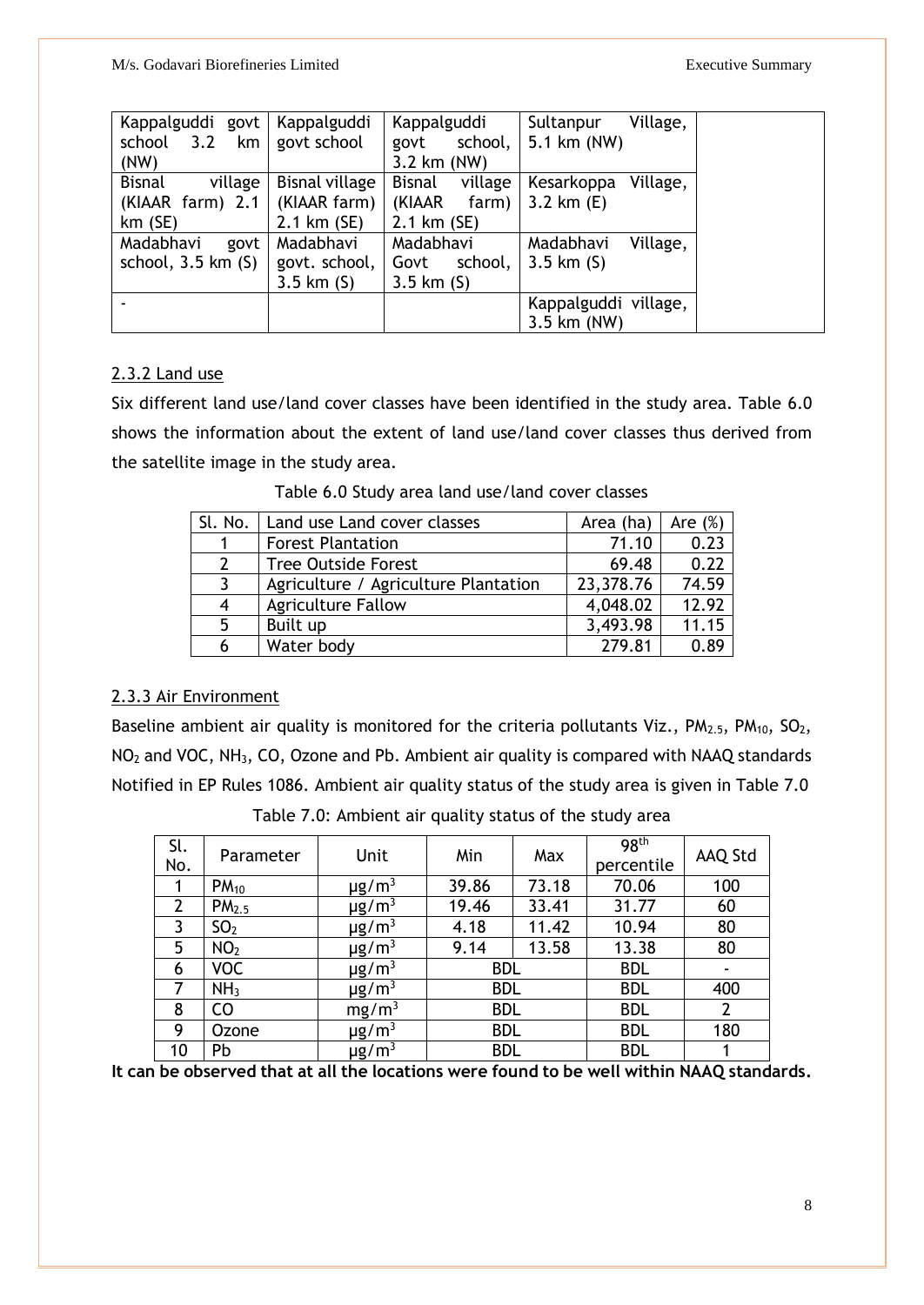### 2.3.4 Noise Environment

Ambient noise levels are monitored during day & night. The maximum and minimum values in the study area are in Table 8.0:

|       |                              | Location   Maximum Noise level in   Limits as per Env. Protection   Remarks |             |
|-------|------------------------------|-----------------------------------------------------------------------------|-------------|
|       | dB(A)Leq                     | Rules, 1986 in dB(A)Leq                                                     |             |
|       | Project   $65.7 - day$ time  | $ 75 - Day$ time                                                            | Industrial  |
| site  | $52.3$ - night time          | 70 Night time                                                               | area limits |
| Other | $ 53.1 - day time$           | 55 - Day time                                                               | Residential |
|       | location   47.9 - night time | 45 - Night time                                                             | area limits |

| Table 8.0: Noise level in the study area |  |  |  |  |  |  |
|------------------------------------------|--|--|--|--|--|--|
|------------------------------------------|--|--|--|--|--|--|

The maximum noise level except Bisnal village, KIAAR Farm (during night time) all the locations are within the limits stipulated in the Environmental (protection) Rules 1986 and the Noise Rules 2000 for industrial and residential area.

### 2.3.5 Water environment

The quality of groundwater (09 sources) and surface water (01 sources) are analysed at different locations within 10 km radius from the project site and surface water samples are upstream and downstream Ghataprabha River canal located at Dhavaleshwar were analysed.

It was observed that

- 1) All the parameters of the groundwater samples analyzed are meeting maximum permissible limits in the absence of alternate source as per IS: 10500-2012 standards.
- 2) It is observed that, surface water quality falls Class C/D standards as per the classification of CPCB for "Water Quality Criteria for best use practice".

### 2.3.6 Hydro-Geology

The area is part of Krishna River basin and is drained by Ghataprabha River. All the streams in the study area exhibit sub dendritic drainage pattern. Two first order streams originate on Northern part of the industry flows in Easterly direction for about 1.5 kms then flows Southerly and joins another second order stream at Bisnal village to form third order stream which joins Ghataprabha River at Aralimatti village. Two more first order streams originate in Western part of this Industry, flows in southerly direction to form third order stream which joins fourth order stream at Khanhatti village. This stream joins Ghataprabha River after flowing for about 4 kms. One more first order stream originates in southern part of the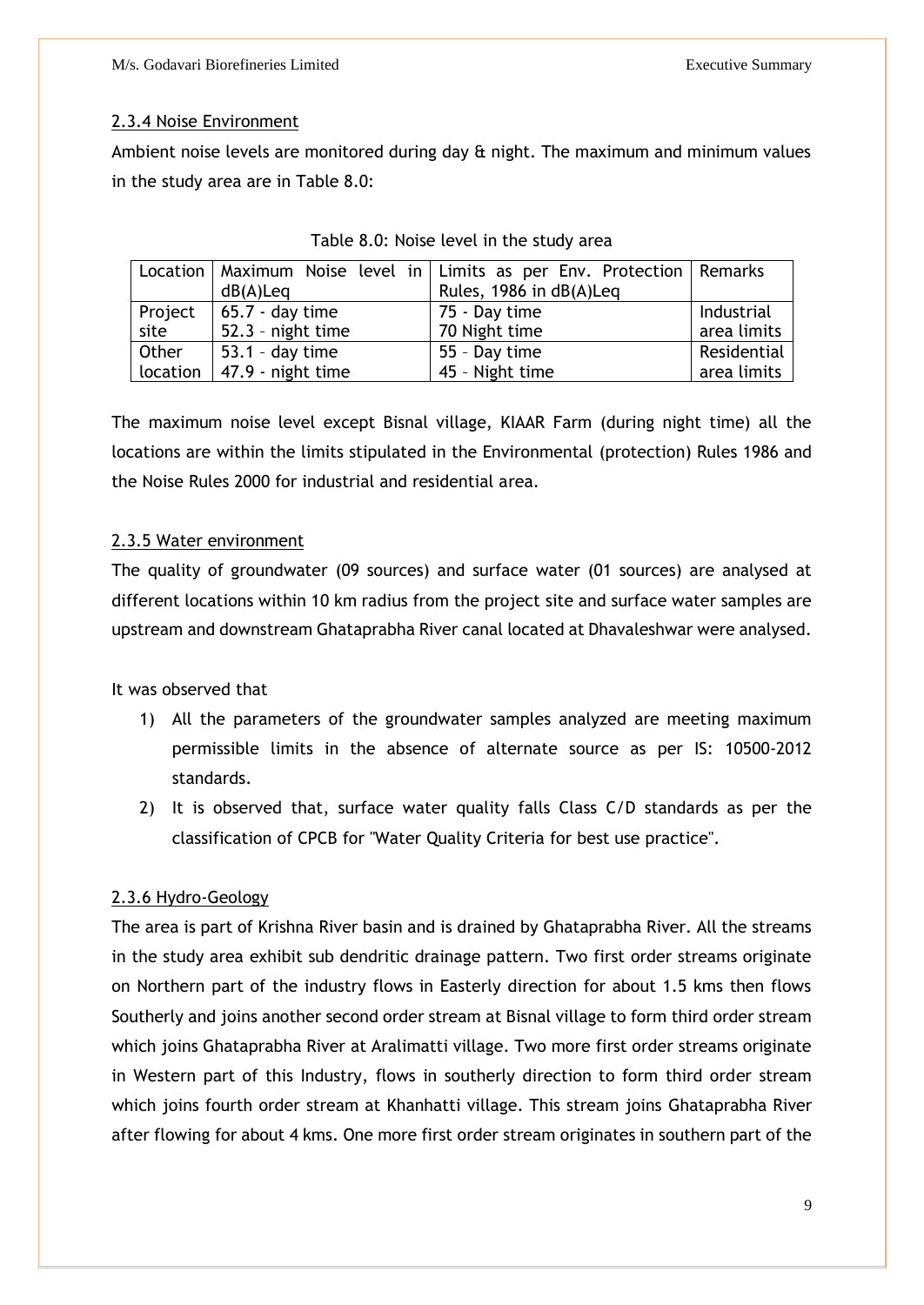Industry, which flows in Southerly direction adjacent to the villages Saidapur and Madabhavi and joins Ghataprabha River.

Deep-seated aquifers are tapped by bore wells in this area. The depth of these bore wells ranges from 150 m to more than 300 m bgl. These bore wells are utilized either for domestic purpose or ground water irrigation for growing Sugarcane, turmeric, and other crops.

The entire industrial area as well as surrounding areas of Industry is covered by Basaltic rock formation.

### 2.3.7 Soil quality

Black soil found in the study area. It is having high humus and low phosphate content, with alkaline pH-value and very low infiltration characteristic. Summary of analytical results are presented below:

- The pH of the soil samples ranged from 6.82 7.83 i.e. Neutral to moderately alkaline.
- Nitrogen content ranged from 221.2 to 298.2 kg/ha i.e. better.
- Phosphorous from 88.3 to 98.61 kg/ha i.e. more than sufficient.
- Potassium content ranges from 286 to 328 kg/ha i.e. average.
- Conductivity ranges from 0.298 to 0.614 mS/cm i.e., non-saline

Soil is suitable for agriculture.

### 2.3.8 Socio-economics

GBL has positive impact on the socio-economic conditions of the people in the study area i.e., growth of industrial sectors and infrastructure development in and around the agricultural area i.e. villages and semi-urban settings and towns is bound to create certain socio-economic impacts on the local populace.

Proposed products are intended to be marketed at 40 % by Export & 60 % for Domestic market to meet the demand supply gap both in domestic and international market.

The total number of employment both direct and indirect for the proposed project will 549 Nos. Indirect job opportunities like raw material suppliers, transportation, and security system. Thereby local infrastructure facility will be improved. Development of social facilities like, temple, educational facilities to the local etc.,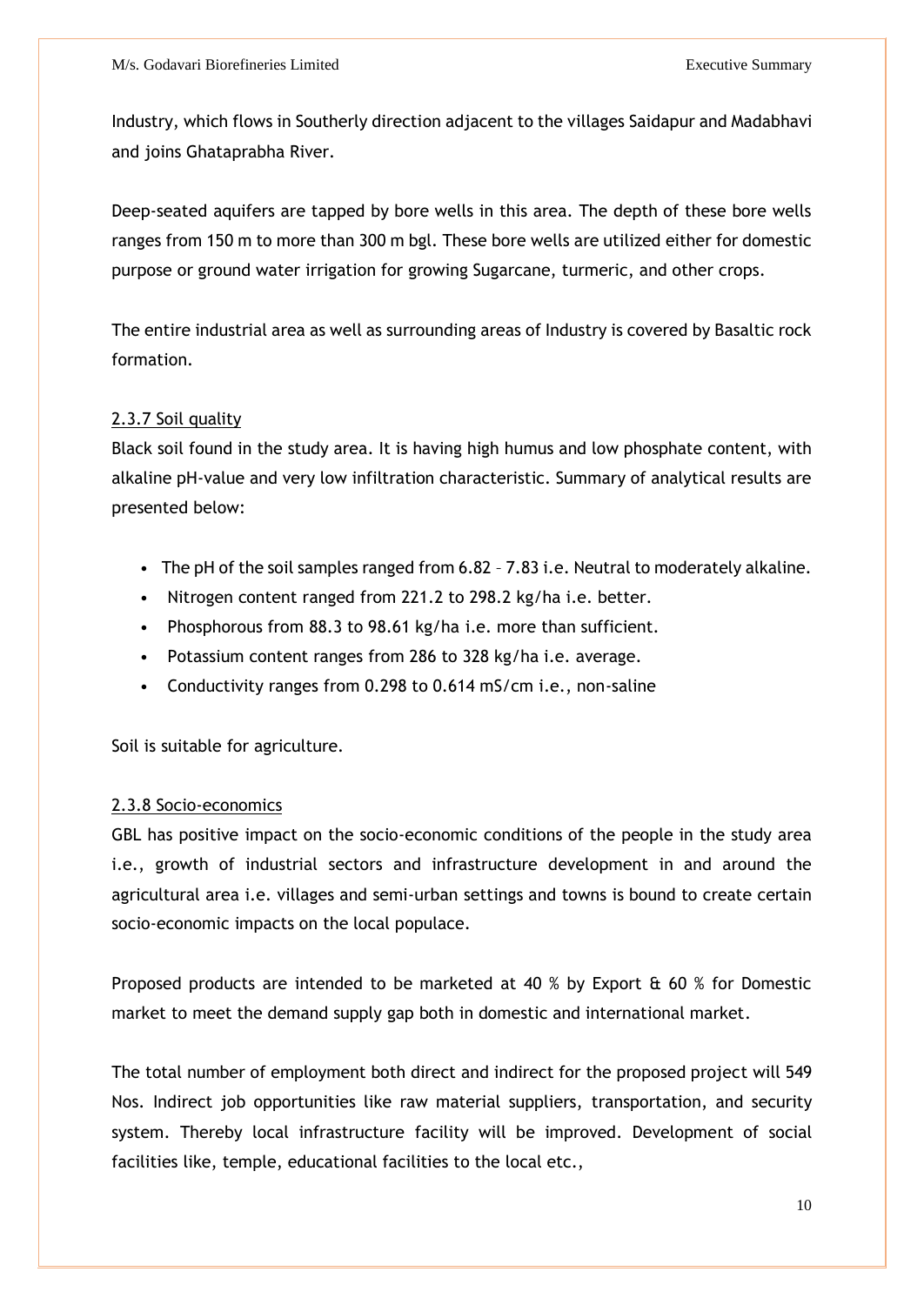### 2.3.9 Ecology and Biodiversity

Study area is predominantly agriculture and the open land is with grass and shrubs. The vegetation and fauna in the study area is not affected by the operation of this industry. The impact on the environment is controlled as all the pollution mitigation measures have been taken by the industry. It is also open to improve the environmental conditions by proactive participation with the local people around the industry.

It is observed during the study that there is one tree species, *Santalum album*, which is falling under the Vulnerable (VU) category according to the IUCN conservation criteria. This species needs to be conserved in the vicinity and surrounding areas of the industry. This can be achieved through propagation of the species and reintroduced into the surrounding areas. The species found during the visit are presented in the Chapter 3 Environmental Shock Study report.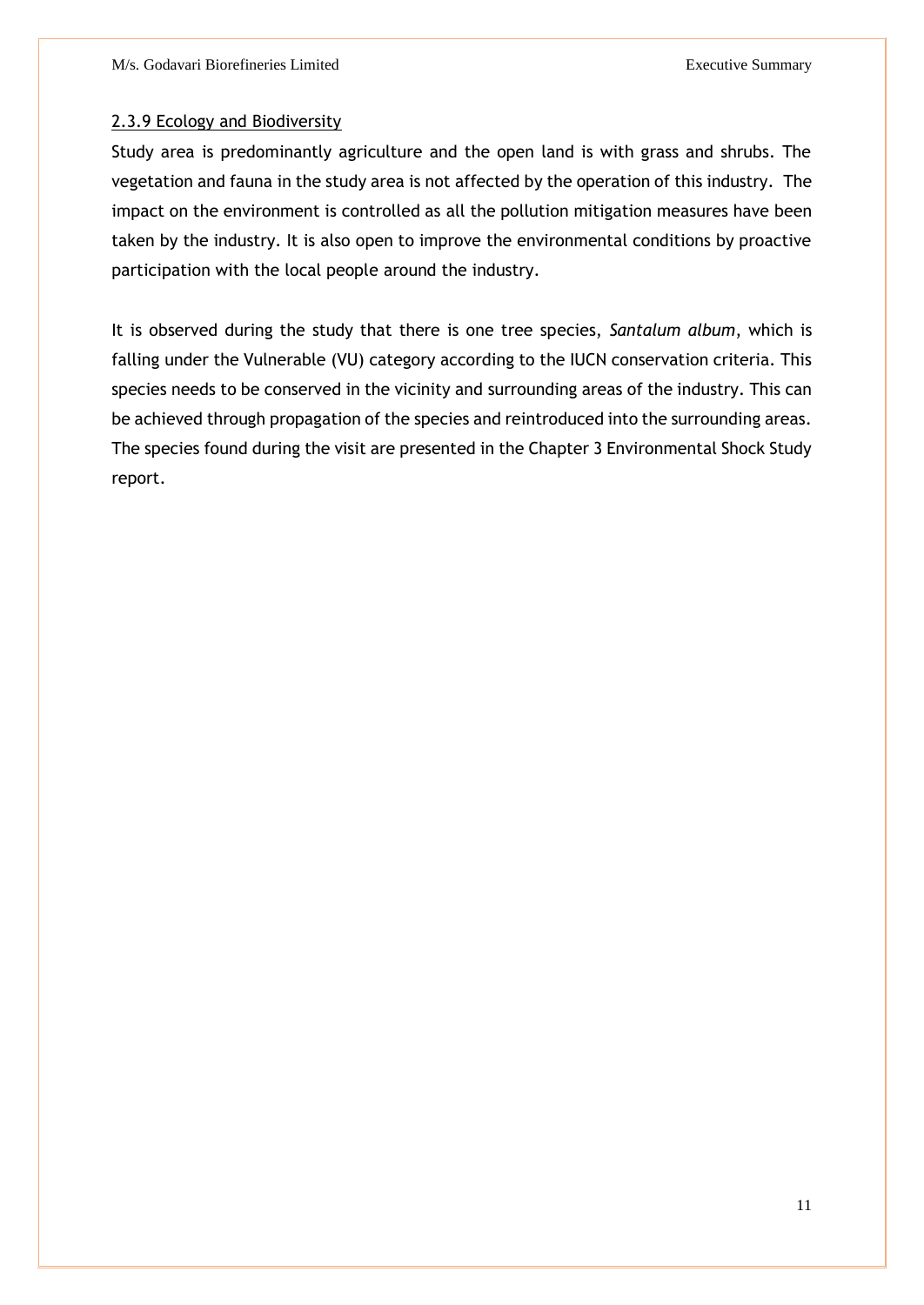### **CHAPTER 3**

### **ANTICIPATED ENVIRONMENTAL IMPACTS & MITIGATION MEASURES**

Sources of environmental impact due to the construction and operation industry and mitigation measures are in Table 9.0 and 10.0;

| Sl.<br>No. | Activity                                                                                                                                                                                                                                                                                                                                                                                                                                                                                                          | Impact on                                                                                       | Duration      | Mitigation measure                                                                                                                                                                                                                                                                                                                                                                                                                                                                                                                                                                                                                                                                                                                                                                                                                                                   | Significance             |
|------------|-------------------------------------------------------------------------------------------------------------------------------------------------------------------------------------------------------------------------------------------------------------------------------------------------------------------------------------------------------------------------------------------------------------------------------------------------------------------------------------------------------------------|-------------------------------------------------------------------------------------------------|---------------|----------------------------------------------------------------------------------------------------------------------------------------------------------------------------------------------------------------------------------------------------------------------------------------------------------------------------------------------------------------------------------------------------------------------------------------------------------------------------------------------------------------------------------------------------------------------------------------------------------------------------------------------------------------------------------------------------------------------------------------------------------------------------------------------------------------------------------------------------------------------|--------------------------|
|            | like<br>Civil<br>work<br>$\bullet$<br>levelling, excavation,<br>construction, erecting<br>etc.<br>Use of earth moving<br>$\bullet$<br>equipment for<br>civil<br>work<br>other<br>and<br>for<br>vehicles<br>transporting<br>construction material<br>could<br>result<br>is<br>emissions<br>to<br>environment<br>cutting<br>Gas<br>and<br>$\bullet$<br>welding jobs<br>the<br>$\sim$ $ \sim$<br>of gaseous<br>release<br>pollutants have<br>the<br>potential<br>to<br>have<br>higher concentrations<br>in work site | Ambient<br>air<br>quality<br>$\overline{\phantom{a}}$<br>generation of<br>airborne<br>particles | Short<br>term | Water sprinkling to suppress the dust<br>$\bullet$<br>generated during excavation, levelling and<br>other operations.<br>Use of properly well-maintained construction<br>machinery & vehicles.<br>Construction materials to be stored in a<br>barricaded area and covered to avoid dust-<br>getting air borne.<br>Roads will be sprinkled with water to avoid<br>fugitive dust due to vehicle movement<br>Earth moving equipment and transport<br>vehicles with emission test report indicating<br>normal values will be deployed.<br>The vendors transporting the material will be<br>communicated for deploying vehicles with<br>normal emission reports, while issuing the<br>work order<br>Barricades will be provided all sides of the<br>project site<br>The welding and cutting jobs will be carried<br>out with adequate ventilation/exhaust<br>arrangement. | Low<br>and<br>reversible |

Table 9.0: Environmental Impacts and mitigation measures during construction phase: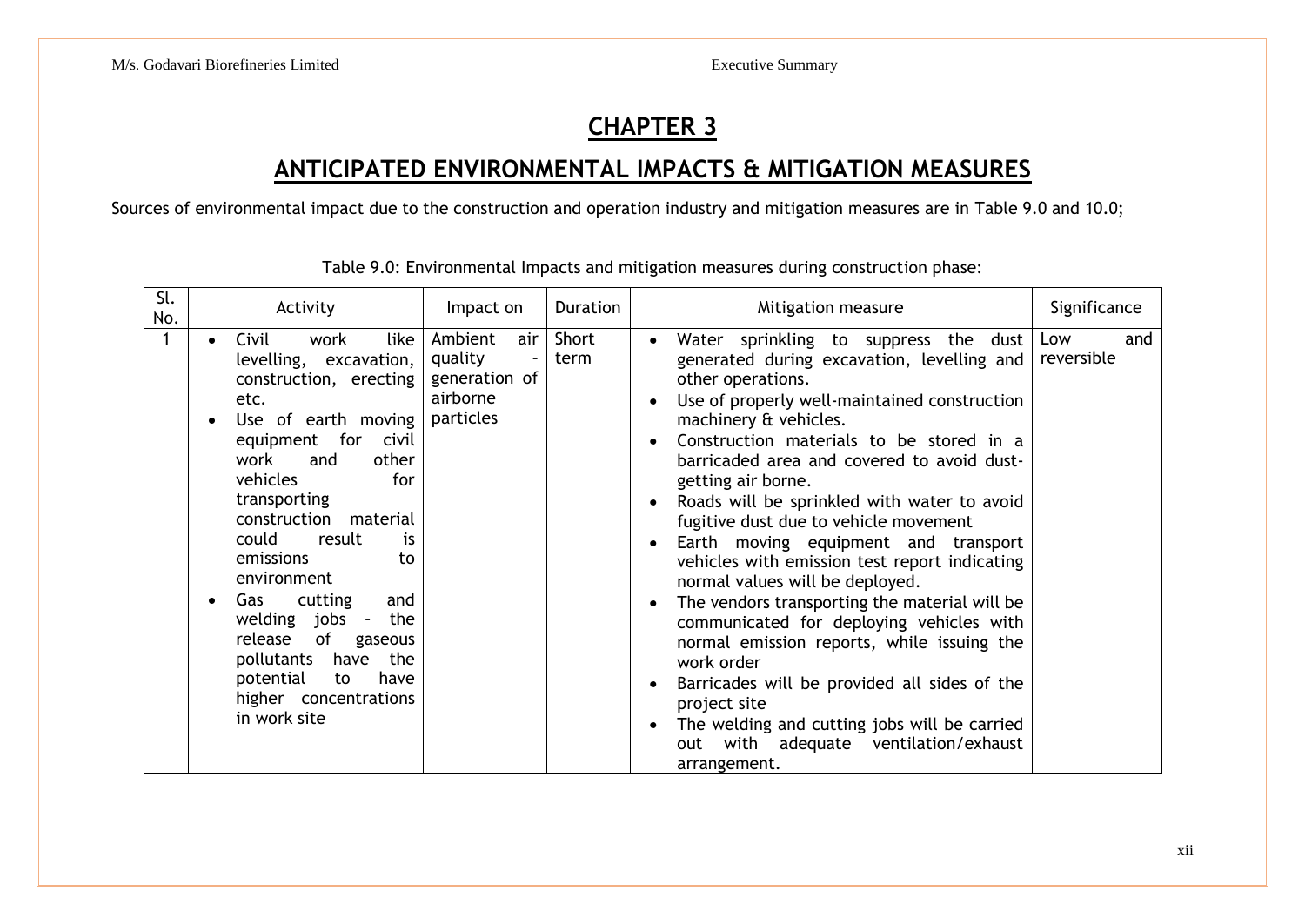| $\overline{2}$ | Use of earth moving<br>equipment for civil<br>work could result in<br>some noise.<br>Vehicular movements<br>carrying construction<br>materials<br>Some intermittent<br>noise is expected<br>during erection of<br>reactors.<br>Construction debris and<br>storage of M sand etc. | Noise level                    | Short<br>terms |           | There is no significant impact on the noise<br>environment as the impact it is restricted at<br>work zone only as project site will be covered<br>with barricades and the impact is reversible<br>In order to avoid the adverse impact on the<br>workers, the personnel will be provided with<br>suitable PPE.<br>Civil works will be carried out only day time<br>and vehicular movement will be monitored<br>and regulated                                                                                                                                              | and<br>Low<br>reversible   |
|----------------|----------------------------------------------------------------------------------------------------------------------------------------------------------------------------------------------------------------------------------------------------------------------------------|--------------------------------|----------------|-----------|---------------------------------------------------------------------------------------------------------------------------------------------------------------------------------------------------------------------------------------------------------------------------------------------------------------------------------------------------------------------------------------------------------------------------------------------------------------------------------------------------------------------------------------------------------------------------|----------------------------|
| 3              | Water will be required<br>for domestic purpose<br>the<br>workers<br>for<br>deployed for erection<br>activities<br>and<br>is<br>anticipated<br>to<br>generate wastewater                                                                                                          | <b>Ground Water</b><br>quality | Short<br>term  | $\bullet$ | Domestic sewage will be treated in existing<br>sugar plant STP.<br>Implementation of suitable disposal methods<br>of construction debris at designated places to<br>avoid water logging at construction site.                                                                                                                                                                                                                                                                                                                                                             | and<br>Low<br>reversible   |
| 4              | Conversion of land use<br>pattern for industrial<br>use<br>Disposal of excavated<br>soil and debris may<br>result in water logging<br>of fertile<br>and<br>loss<br>topsoil<br>Runoff during rainy<br>season& wind carrying<br>fugitive dust<br>Spillage of<br>oil and<br>grease  | Land quality                   | Long<br>term   | $\bullet$ | Adoption of soil conservation by proper<br>management viz., the excavated earth shall<br>be collected and used for refilling in<br>foundation, levelling, plinth, landscaping and<br>excess disposed to land filling in low laying<br>areas and road construction.<br>Separating of top soil and used for gardening.<br>Spillage to be collected and immediately and<br>disposed scientifically.<br>Entry of rain water to work zone will be<br>controlled by constructing drainage system.<br>Boiler ash will be collected and sold to brick<br>manufacturers or to TSDF | Low<br>and<br>Irreversible |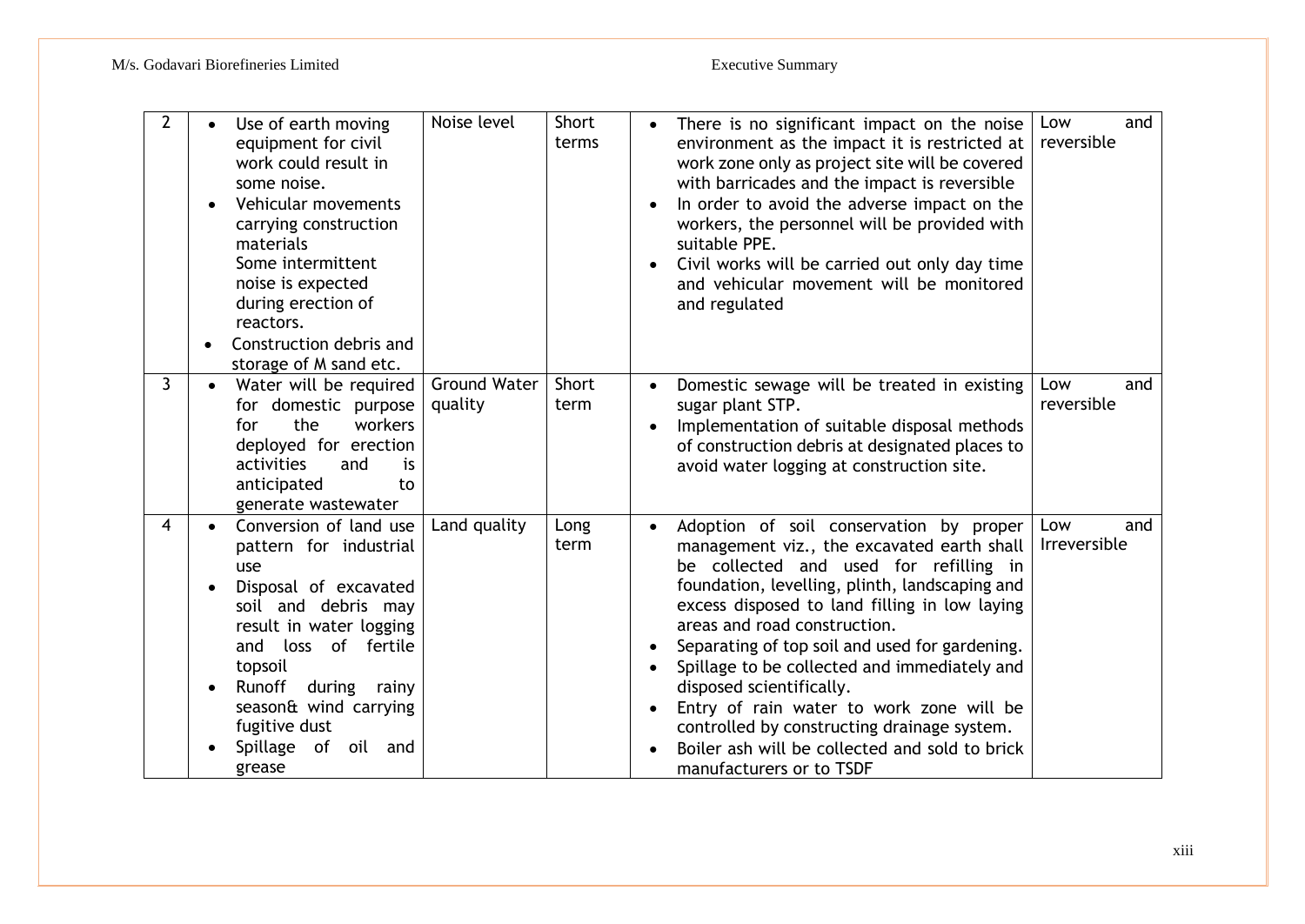### M/s. Godavari Biorefineries Limited Executive Summary

| From above activities        | Socio                          | <b>Short</b>   | Employment opportunities for skilled and Low                                                            |            | and |
|------------------------------|--------------------------------|----------------|---------------------------------------------------------------------------------------------------------|------------|-----|
|                              | economic                       | term           | unskilled manpower                                                                                      | Beneficial |     |
| <b>Building Construction</b> | Ecology<br>and<br>Biodiversity | ∣ No<br>impact | As project site is vacant land, there will be no $\vert \cdot \vert$<br>impact on ecology and diversity |            |     |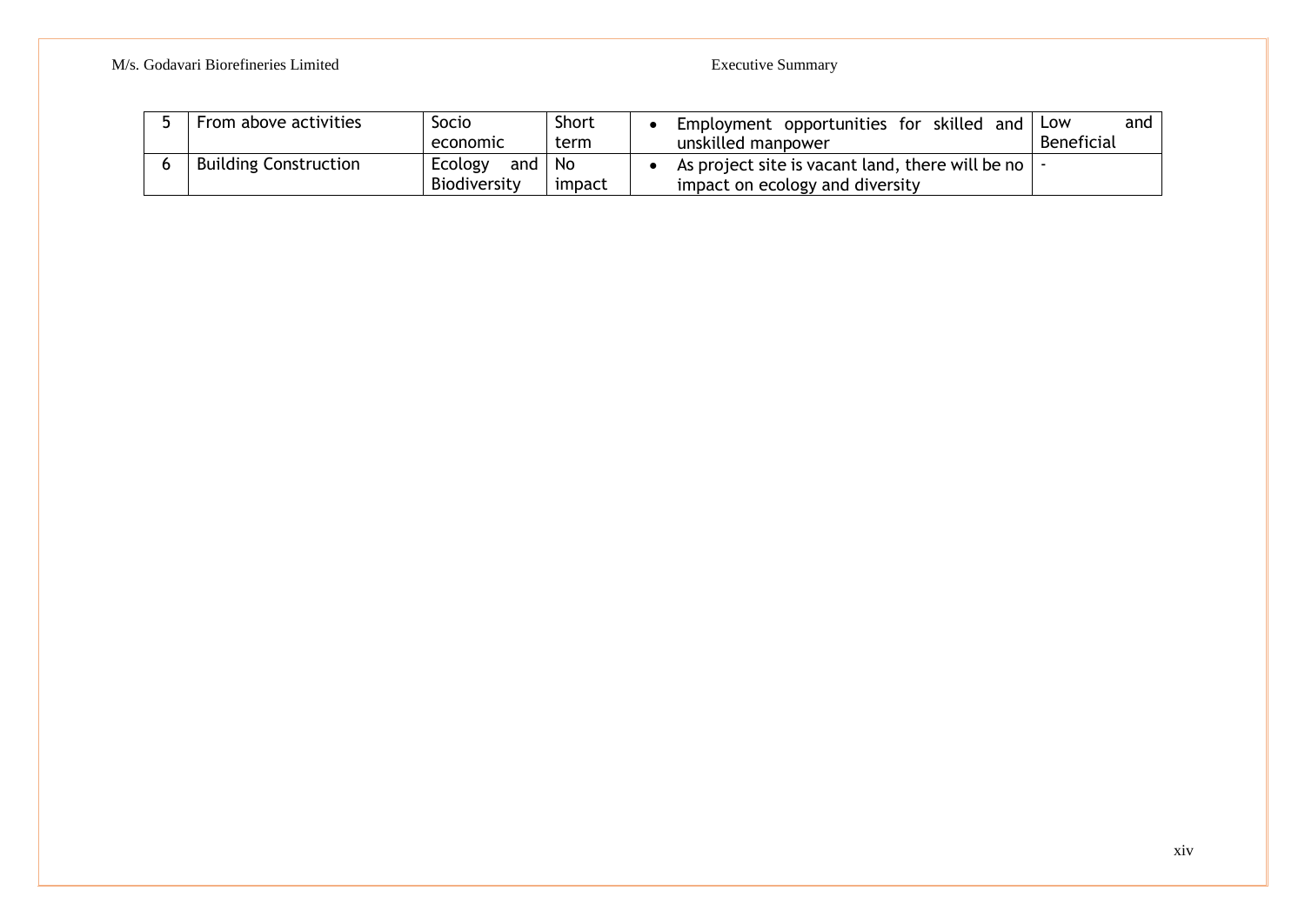| Sl. | Environmental             | Source of impact                                                                                                                                                  | Predicted impacts                                                                                                                                                                                                                                                                                                                                                                                            | Mitigation measures                                                                                                                                                                                                                                                                                                                                                                                                                                                                                                                                                                                                                                                                                                                                                                                                                                                                                                                                                                                                                                                | Remarks                                            |
|-----|---------------------------|-------------------------------------------------------------------------------------------------------------------------------------------------------------------|--------------------------------------------------------------------------------------------------------------------------------------------------------------------------------------------------------------------------------------------------------------------------------------------------------------------------------------------------------------------------------------------------------------|--------------------------------------------------------------------------------------------------------------------------------------------------------------------------------------------------------------------------------------------------------------------------------------------------------------------------------------------------------------------------------------------------------------------------------------------------------------------------------------------------------------------------------------------------------------------------------------------------------------------------------------------------------------------------------------------------------------------------------------------------------------------------------------------------------------------------------------------------------------------------------------------------------------------------------------------------------------------------------------------------------------------------------------------------------------------|----------------------------------------------------|
| No. | components<br>Air quality | <b>Process Reactors</b><br>Solvent<br>storage<br>yard<br><b>Boilers</b><br>DG sets<br>Fluid<br>Thermic<br><b>Heaters</b><br>Vehicular<br>movement<br>ETP/STP area | Effect on air<br>quality<br>Acid<br>mist,<br><b>VOCs</b><br>$\mathbf{a}$<br>odour<br>generation<br>from process<br>section<br>Fugitive<br>emission<br>from solvents<br>storages area<br><b>Emissions</b><br>from utility<br>services like<br>Particulate<br>matters,<br>SO2, NO <sub>x</sub><br>Emission CO<br>and SO2 due<br>to vehicular<br>movements<br>Odour<br>generation<br>from effluent<br>treatment | Manufacturing activity is in closed loop<br>$\bullet$<br>Double stage scrubber will be provided to<br>control and treat process emissions.<br>The treated gases and fumes will be let out<br>through stacks of 5m ARL height for<br>dispersion of pollutants.<br>VOC detectors will be provided.<br>$\bullet$<br>VOC monitoring will be carried out at work<br>zone on regular basis.<br>Solvents will be transferred in automatic<br>pumping system and gaskets will be replaced<br>to avoid leakages.<br>The emissions from Boilers are controlled by<br>providing ESP as APC equipment and<br>individual stack 68 m height will be<br>provided.<br>DG sets & TFH emissions will be let out<br>through stacks of 30 m height.<br>HSD with low Sulphur content will be used as<br>fuel for TFH and DG sets.<br>Waste water to be taken for treatment<br>within six hours.<br>Regular maintenance of vehicles and regular<br>cleaning and watering of internal roads and<br>movement of vehicles will be restricted.<br>Fragrant flowering trees or shrubs will be | adverse<br>Low<br>impact (localized<br>in nature). |
|     |                           |                                                                                                                                                                   | facility                                                                                                                                                                                                                                                                                                                                                                                                     | planted near odour generating areas like<br>near ETP, STP and Hazardous waste storage<br>area etc.,                                                                                                                                                                                                                                                                                                                                                                                                                                                                                                                                                                                                                                                                                                                                                                                                                                                                                                                                                                |                                                    |

Table 10.0: Environmental Impacts and mitigation measures during operation phase: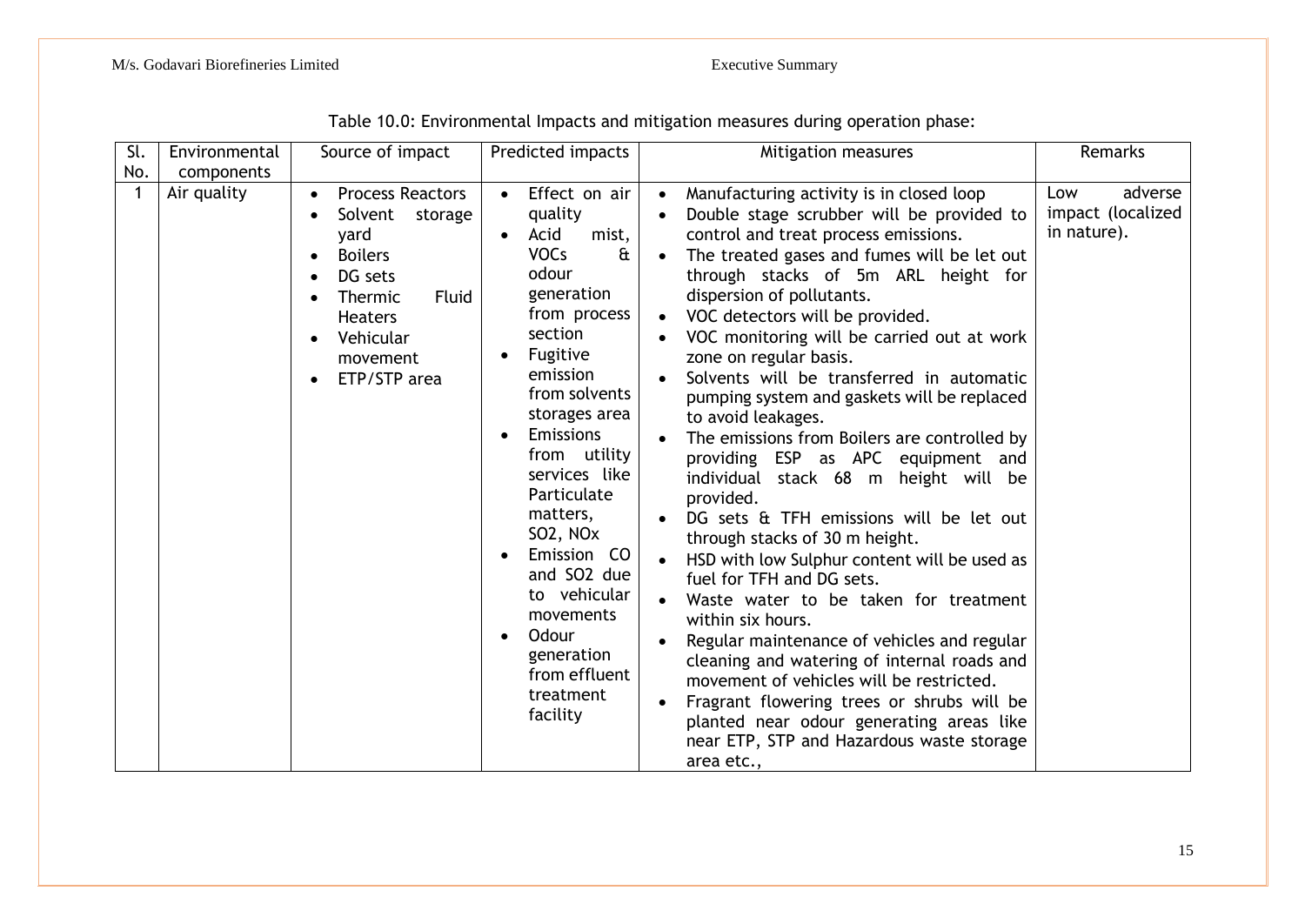| $\overline{2}$ | <b>Noise</b>  | <b>Noise</b><br>from<br>of<br>operation<br>Machineries,<br>motor<br>pumps,<br>compressors<br>Operation<br>of<br>Boilers, DG sets,<br>Hydrogen<br>THF,<br>and<br>Nitrogen<br>generator.<br>Vehicular<br>movement<br>Process section<br>Transportation of<br>materials<br>raw<br>finished<br>and<br>products<br>Operation<br>of<br>utilities | in<br><i><u><b>Increase</b></u></i><br>$\bullet$<br>Noise level                             | As Process, operation will be in closed<br>system, noise generation will be limited to<br>work zone only. Operators will be provided<br>with ear plugs.<br>Motor pumps, compressors will be provided<br>with acoustic enclosures.<br>Other Machineries and conveying system will<br>be maintained by following routine and<br>periodic maintenance to reduce noise<br>generation.<br>Use of PPE (earplugs)/ear muffs will be<br>mandatory in high noise area.<br>DG sets &THF are with pre-built acoustic<br>enclosures.<br>Speed limit inside plant will be restricted<br>and transportation will be done only during<br>peak hours.<br>Green belt at the project site boundary will<br>further act as noise barrier and help in<br>attenuation of noise. | adverse<br>Low<br>impact (localized<br>in nature) |
|----------------|---------------|--------------------------------------------------------------------------------------------------------------------------------------------------------------------------------------------------------------------------------------------------------------------------------------------------------------------------------------------|---------------------------------------------------------------------------------------------|------------------------------------------------------------------------------------------------------------------------------------------------------------------------------------------------------------------------------------------------------------------------------------------------------------------------------------------------------------------------------------------------------------------------------------------------------------------------------------------------------------------------------------------------------------------------------------------------------------------------------------------------------------------------------------------------------------------------------------------------------------|---------------------------------------------------|
| 3              | Water quality | <b>Discharge</b><br>of<br>domestic sewage<br>from canteen and<br>toilets.<br><b>Discharge</b><br>of<br>process<br>effluents.<br>Leachate<br>from<br>raw material &<br>finished products<br>storage<br>and<br>hazardous waste                                                                                                               | Water<br>$\bullet$<br>Pollution<br>effect on the<br>surface and<br>ground water<br>quality. | Domestic sewage will be treated in Sewage<br>Treatment Plant to the standards stipulated<br>and used for gardening<br>The effluent generated from the industry<br>will be treated in Primary treatment units,<br>Solvent stripper, RO and followed by MEE<br>and condensate of MEE and RO permeates<br>will be reused for cooling tower makeup.<br>ZLD concept will be followed.<br>Raw materials and finished products will be<br>stored in dedicated storage area/tank farm.<br>Impervious surface will be provided for<br>storage of hazardous waste as per the                                                                                                                                                                                         | adverse<br>Low<br>impact (localized<br>in nature) |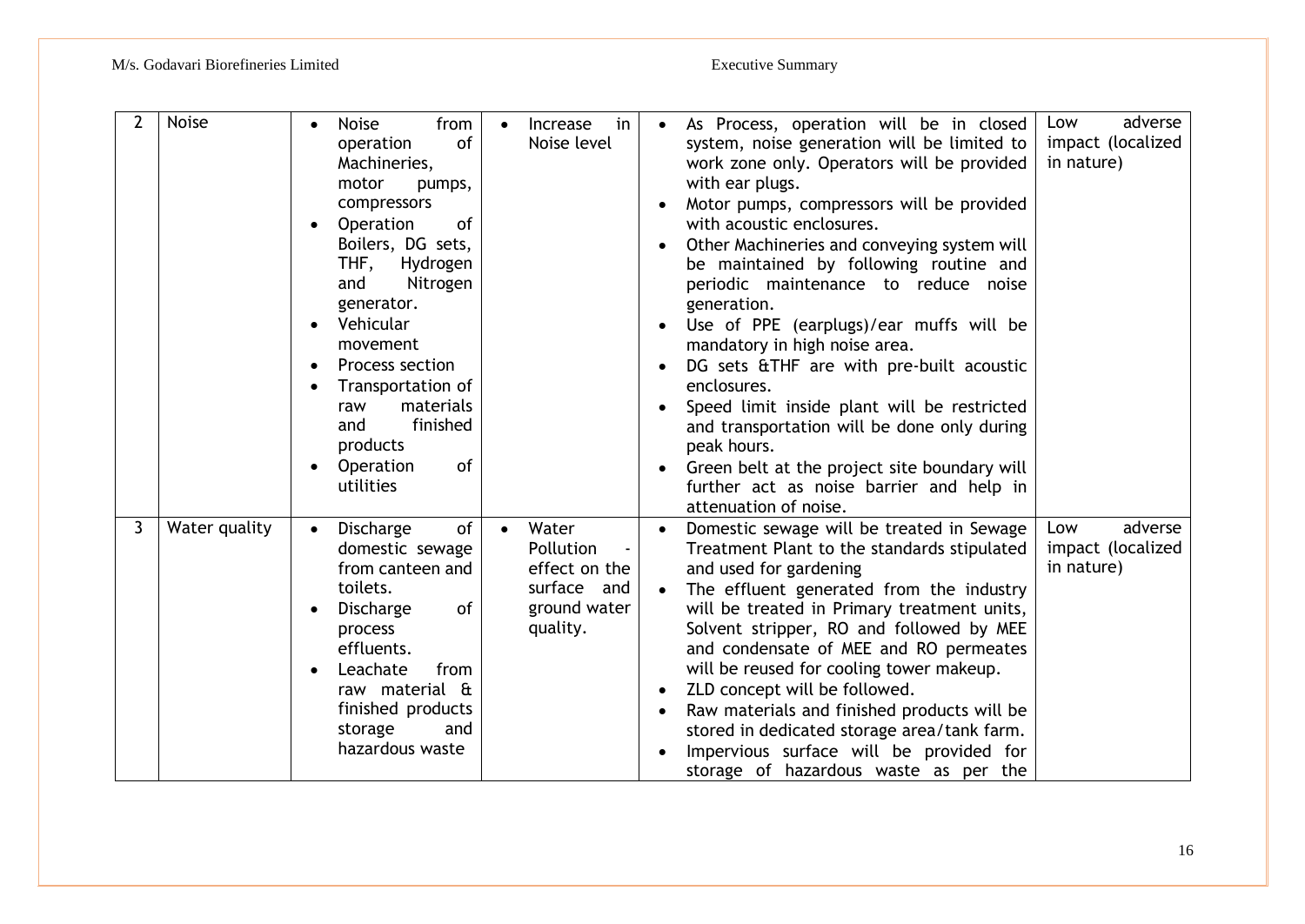|   |                    |                                                                                                                                     |                                          | requirement and will not be hold it for more<br>than 03 months.                                                                                                                                                                                                                                                                                                                                   |                                             |
|---|--------------------|-------------------------------------------------------------------------------------------------------------------------------------|------------------------------------------|---------------------------------------------------------------------------------------------------------------------------------------------------------------------------------------------------------------------------------------------------------------------------------------------------------------------------------------------------------------------------------------------------|---------------------------------------------|
| 4 | Land               | 0f<br>Discharge<br>wastewater<br>of<br><b>Spillage</b><br>chemicals/<br>solvents<br>Spillage/ disposal<br>hazardous<br>οf<br>waste. | Land<br>Contaminati<br>on.               | The treated wastewater will be re-used for<br>cooling tower makeup.<br>The domestic solid wastes are segregated at<br>source, collected in bins, will be handed<br>over to local municipality.<br>Impervious surface will be provided for<br>storage of hazardous waste in scientific<br>manner and will not be hold it for more than<br>03 months. Disposed though authorized<br>vendors.        | significant<br>No<br>impact                 |
| 5 | Socio-<br>economic | of<br>Employment<br>local people<br>Cultural impact                                                                                 | Socio<br>$\bullet$<br>Economic<br>impact | Locally available manpower will be utilized<br>to the maximum possible extent based on<br>qualification.<br>Indirect job opportunities like raw material<br>suppliers, transportation, and security<br>system.<br>Local infrastructure facility will be improved<br>Revenue to the State exchequer<br>Development of social facilities like, temple,<br>educational facilities to the local etc., | Strongly<br>beneficial<br>(positive) impact |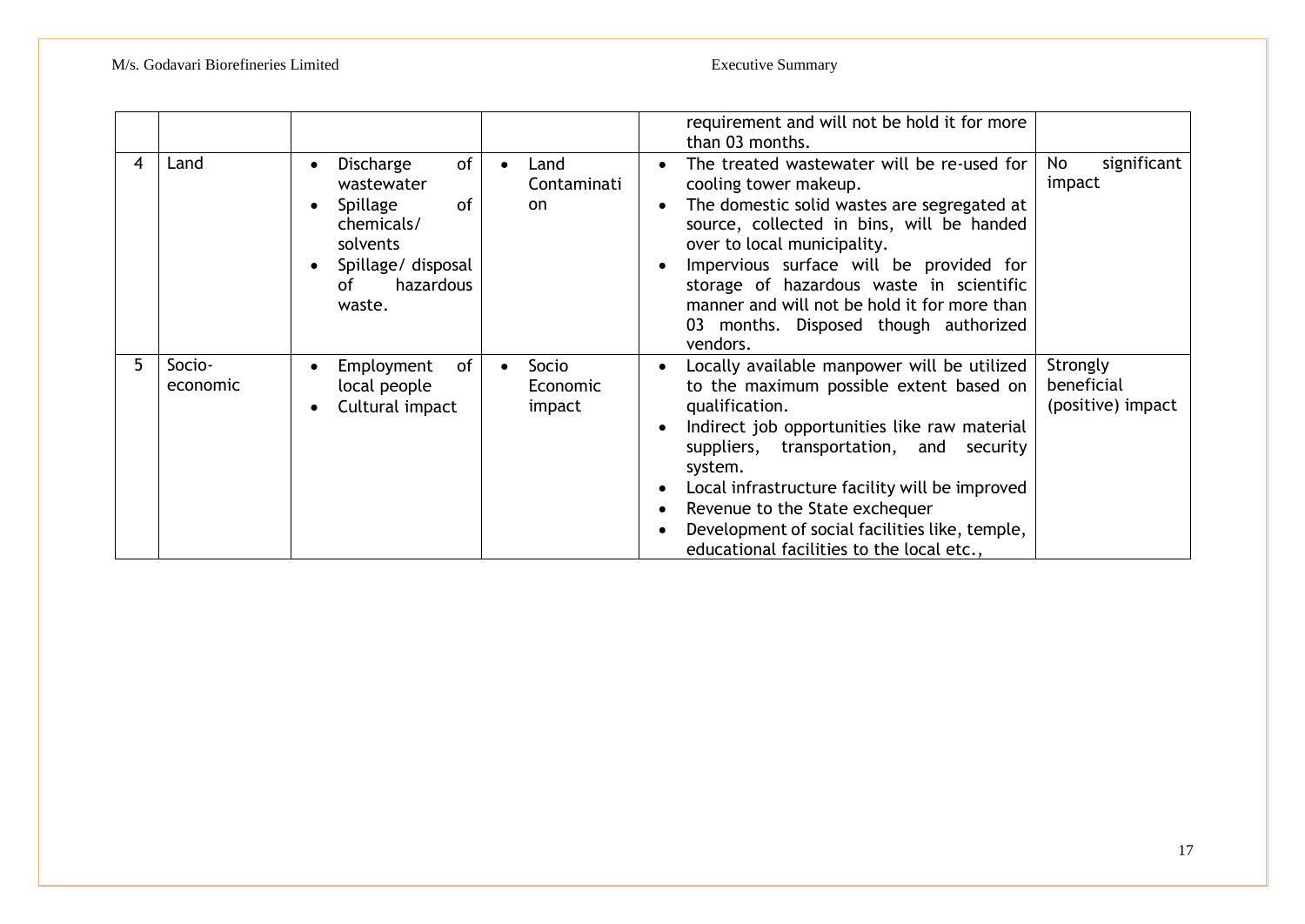### **CHAPTER 4**

### **ENVIRONMENTAL MONITORING PROGRAMME**

### **4.1 ENVIRONMENTAL CELL**

An Environmental Cell will be established in the chemical complex to implement and monitor environmental policy and program.

### **4.2 ENVIRONMENTAL MONITORING SCHEDULE**

Ambient air, stacks emissions, ambient noise level, water and wastewater are monitored on regular basis. Monitoring of all environmental attributes will be done as per the clearances and consents issued by the regulatory agencies viz., MoEF & CC/ SPCB. Environmental Attributes, Frequency and Parameters is given in Table 11.0.

### Table 11.0: Environmental Attributes, Frequency and Parameters

| Sl.            | <b>Particulars</b>                      | Monitoring                        | <b>Duration</b><br>of          | Important parameters<br>for                       |
|----------------|-----------------------------------------|-----------------------------------|--------------------------------|---------------------------------------------------|
| No.            |                                         | frequency                         | monitoring                     | monitoring                                        |
|                | Air environment                         |                                   |                                |                                                   |
| $\overline{1}$ | Ambient Air quality                     | Once<br>in<br>$\mathsf{a}$        | $\overline{2}$<br>48<br>hours- | $PM_{10}$ , $PM_{2.5}$ , $NO_2$ , $SO_2$ , $CO$ , |
|                | at Project premises                     | month.                            | consecutive days,              | NH <sub>3</sub>                                   |
|                | at downwind and up                      |                                   | once in a month                |                                                   |
| $\overline{2}$ | wind direction                          | Once in a month                   | <b>KSPCB standards</b>         |                                                   |
|                | Stack monitoring<br>a. Boilers, Thermic |                                   |                                |                                                   |
|                | Fluid Heater and DG                     |                                   |                                | Particulate Matters, SO <sub>2</sub>              |
|                | sets stack                              |                                   |                                |                                                   |
|                | Noise environment                       |                                   |                                |                                                   |
| $\mathbf{1}$   | At the boundary of                      | Once<br>six<br>in                 | Day and Night                  |                                                   |
|                | the factory.                            | months                            |                                | Noise level in dB (A) Leq.                        |
|                | Water environment                       |                                   |                                |                                                   |
| 1              | Raw effluent                            | Once a week                       | Grab                           | pH, TSS, TDS, COD, BOD,                           |
|                |                                         |                                   |                                | chloride,<br>potash,<br>and                       |
|                |                                         |                                   |                                | Phosphate                                         |
| $\overline{2}$ | All<br>intermediate                     | Once a week                       | Grab                           | pH, TSS and COD                                   |
|                | stages of ETP                           | Min once a day                    | Grab                           | pH, TSS and COD                                   |
| $\overline{3}$ | Treated effluent                        | Once a week                       | Grab                           | pH, TSS, TDS, COD,<br>BOD,                        |
|                |                                         |                                   |                                | potash,<br>chloride,<br>and                       |
|                |                                         |                                   |                                | Phosphate                                         |
|                |                                         | Min once a day                    | Grab                           | As per KSPCB consent                              |
| $\overline{4}$ | <b>Ground Water within</b>              | Twice<br>$\sim 10^{-10}$<br>once  | Grab                           | pH, TDS, Nitrate<br>and                           |
|                | industry site                           | before and once                   |                                | Phosphate, Ca, and Mg.                            |
|                |                                         | after<br>the                      |                                |                                                   |
|                |                                         | monsoon                           |                                |                                                   |
| 5              | Surface<br>water                        | Twice a year,<br>before and after | Grab                           | EC, TSS,<br>pH, DO,<br>TDS,<br>Chlorides          |
|                | sources                                 | monsoon.                          |                                |                                                   |
|                | Soil environment                        |                                   |                                |                                                   |
| 1              | Within<br>project                       | Once in a year                    | Composite                      | EC, Organic carbon,<br>pH,                        |
|                | premises                                |                                   | sample                         | available NPK                                     |
|                |                                         |                                   |                                |                                                   |

Budgeted cost for environmental monitoring is Rs. 14.0 Lakhs per annum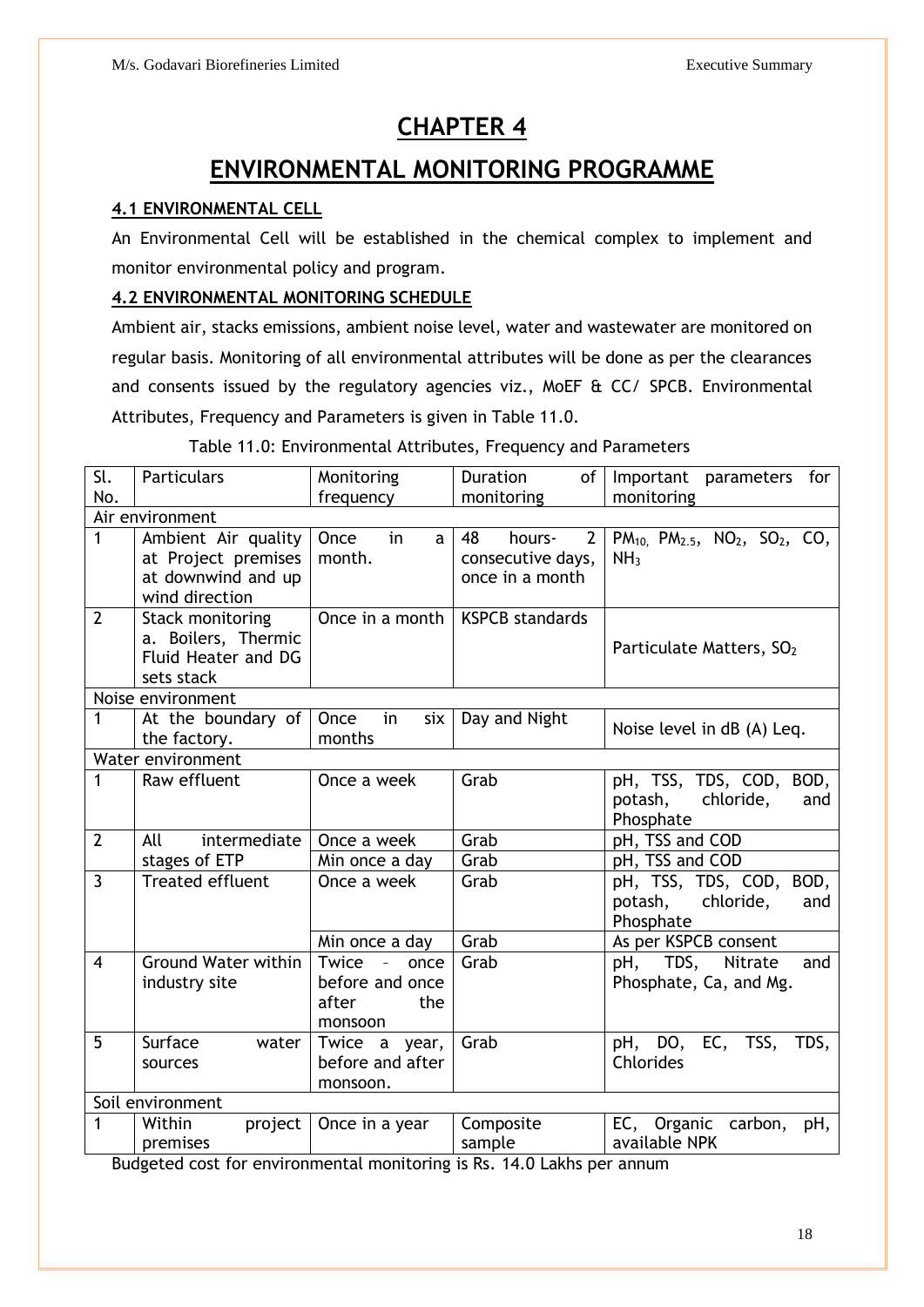# **CHAPTER 5 ADDITIONAL STUDIES**

### **5.1 PUBLIC HEARING AND CONSULTATION**

M/s. Godavari Biorefineries Limited with the help of KSPCB will conduct public consultation and the proceedings of the same will be included in the Final EIA report duly incorporating the action plan for the issues raised during the public hearing.

### **5.2 RISK ASSESSMENT**

Integrated Risk Assessment for proposed chemical complex is carried out through DEKRA India Pvt. Ltd., Studies indicate that the flammable raw materials are at medium risk. Report discuss about preventive and mitigative measures for risk due to storage of chemicals and solvents and during the operation. The Risk assessment report covers the following aspects

- 1. Identification of process hazards associated with the facility
- 2. Determining the consequence of Hydrocarbon release from process piping and equipment
- 3. Determining the failure frequencies of equipment
- 4. Quantifying risk to people and present it in terms of Iso Risk, Counters, F-N Curves
- 5. Identifying major risk contributors for individual & group risk
- 6. Identifying reduction options appropriate for the phase of the development to demonstrate that risks are being managed to a level which is As Low As Reasonable Practicable (ALARP)



LSIR Contour for Godavari Biorefinery Sameerwadi Facility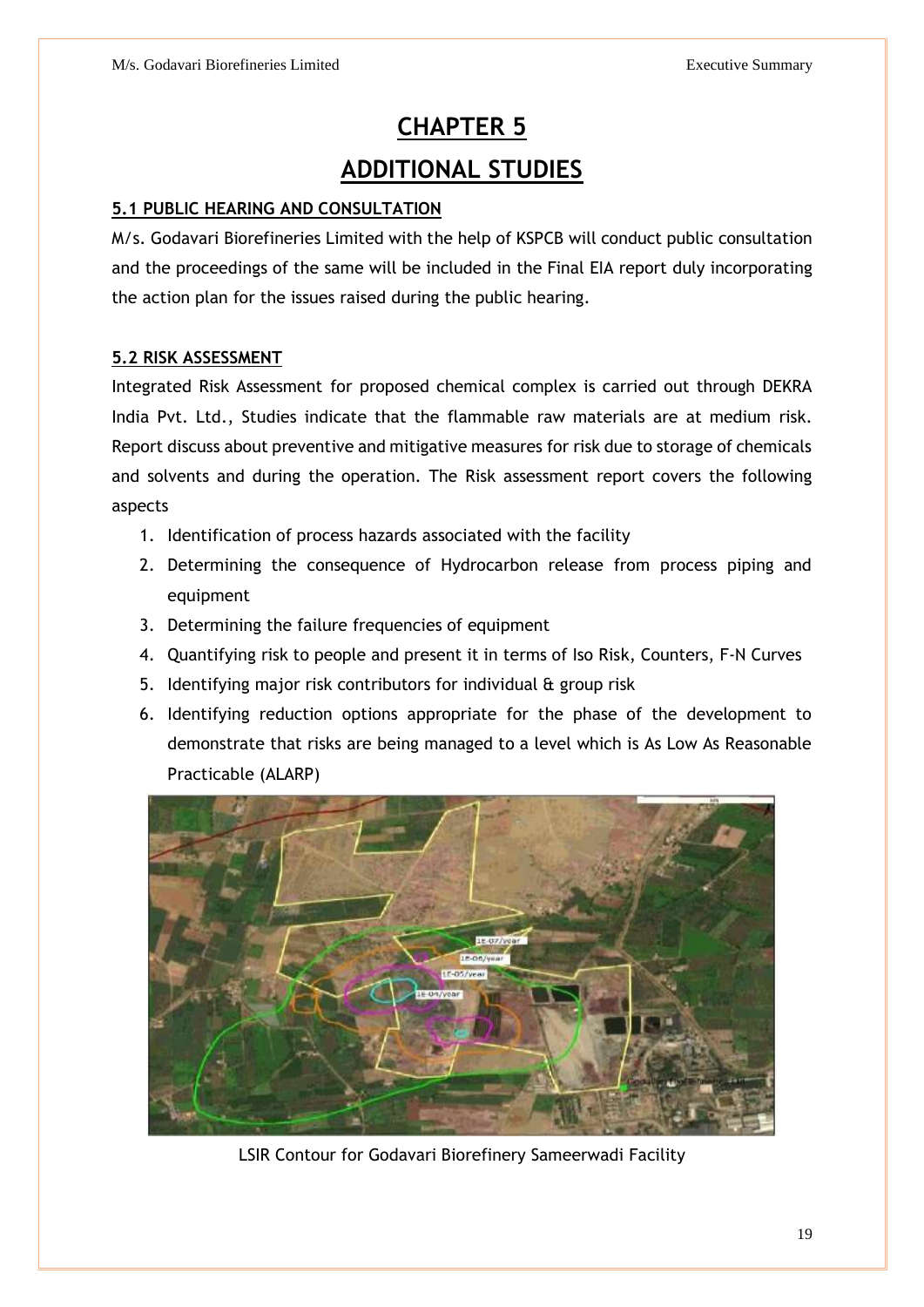With respect to above LSIR Contour map, none of the chemical units in GBL, Sameerwadi facility fall under unacceptable risk region. All the process units, storage areas & other processing facilities are coming under acceptable risk zone as per UK HSE Risk Acceptance criteria.

### **Risk mitigation measures**

- Ensure detailed HSE Plan & HSE Philosophy to be developed during engineering & construction phase of the project and its implementation on site.
- In order to prevent secondary incident arising from any failure scenario, it is recommended that sprinklers and other firefighting & protective devices provided are regularly checked to ensure these are functional.
- Ensure that fire & gas (flammable & toxic) detectors are provided at required locations i.e. wherever there is a presence of flammable & toxic materials in facility, in order to immediately act upon detection of any leak's gases or fire. Also, ensure that isolation philosophy is developed for Sameerwadi facility.
- Ensure that Hazardous Area Classification study has been carried out in order to ensure that all the electrical equipment & instruments are classified according to classified zone.
- Ensure enough escape routes from the site are available to allow redundancy in escape from all areas. Also, ensure that escape route layouts are displayed at the entry of each plant.

### **5.3 ON-SITE & OFF-SITE EMERGENCY PLAN**

Onsite and Offsite emergency plan will be prepared before commissioning of the facility. Mock drills will be carried out periodically for the safety aspects.

### **5.4 OCCUPATIONAL HEALTH AND SAFETY OF THE EMPLOYEES**

Annual health check-up will be conducted for all employees and reports will be maintained for any future use. Industry ensures that employees working in safe condition and EHS team will be ensuring that usage of right PPEs by the working during operation.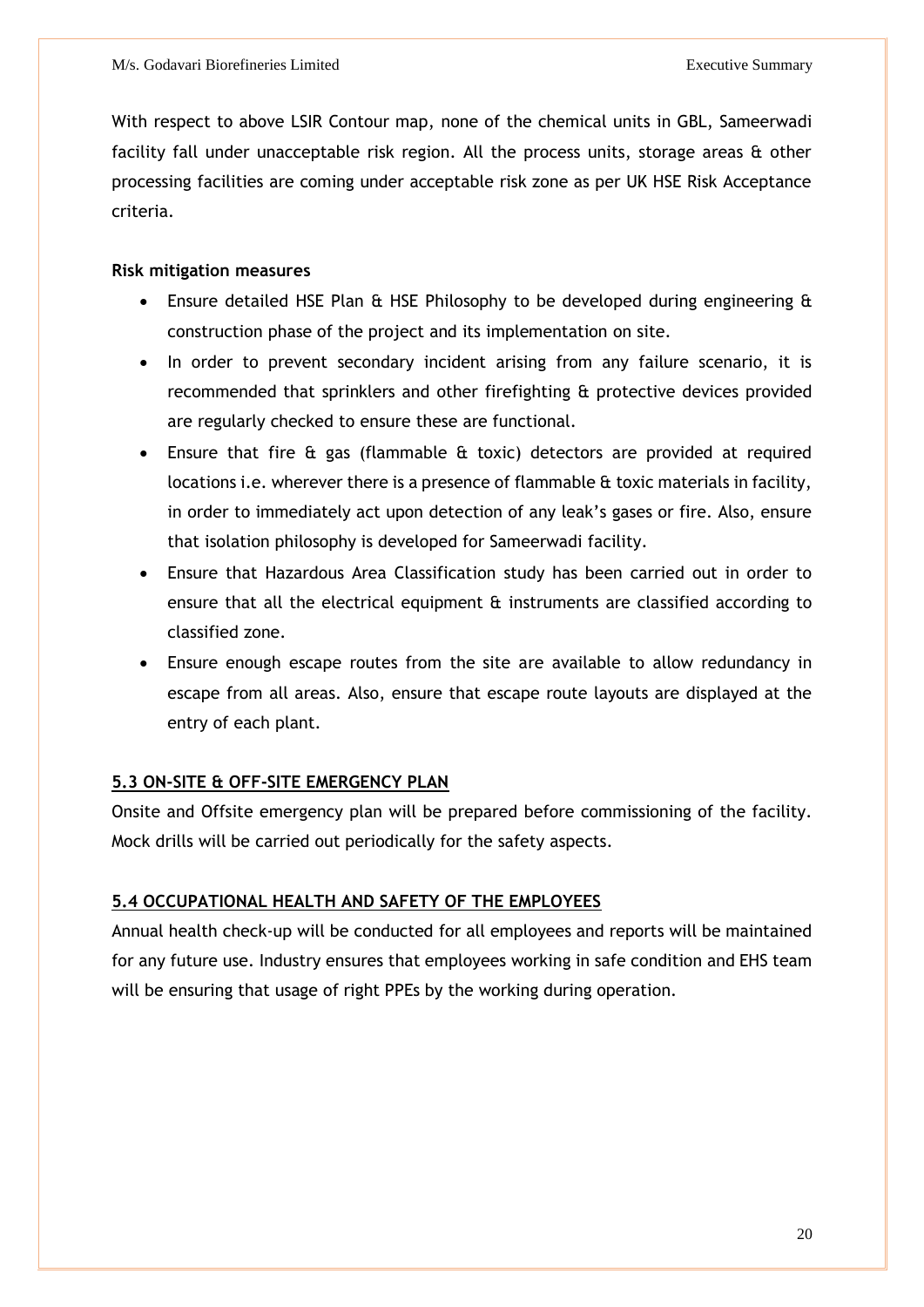# **CHAPTER 6 PROJECT BENEFITS**

Any project coming up in an area will bring in improvements in physical infrastructure, social infrastructure, employments for the skilled and unskilled people besides other tangible benefits.

### **6.1 IMPROVEMENTS IN THE PHYSICAL AND SOCIAL INFRASTRUCTURE**

The proposed project site is located within the premises of well-established Sugar, Distillery and Co-gen complex and hence, required infrastructure facilities are like vacant land, transportation, road, electricity and water source and manpower are readily available. These will support the proposed project on great extent.

The existence of GBL (existing Sugar, Distiller and Co-gen complex unit) and the development of the adjacent villages together has benefitted the local population to enhance the standard of leaving by enhancing the social culture, basic amenities like road, water supply to the villages around, educational facilities, health care institutions both government and private.

As a part of Corporate Environment Responsibility (CER) management has planned further development of physical and social infrastructure to the nearby villages. There will be improvement in market availability of proposed products.

### **6.2 TANGIBLE BENEFITS**

There will be an overall socio-economic development in the area around the project. Apart from these benefits, the proposed project will also generate revenue to the Central & State Government in the form of GST. By this, the proposed chemical complex at Sameerwadi will help in overall positive development in the area. The project will contribute additional revenue to the State and Central exchequer

### **6.3 CORPORATE ENVIRONMENT RESPONSIBILITY (CER)**

The Company GBL has been undertaking and implementing CSR activities by promoting various social, cultural, and philanthropic activities. Activities proposed under CER is given in Table 12.0.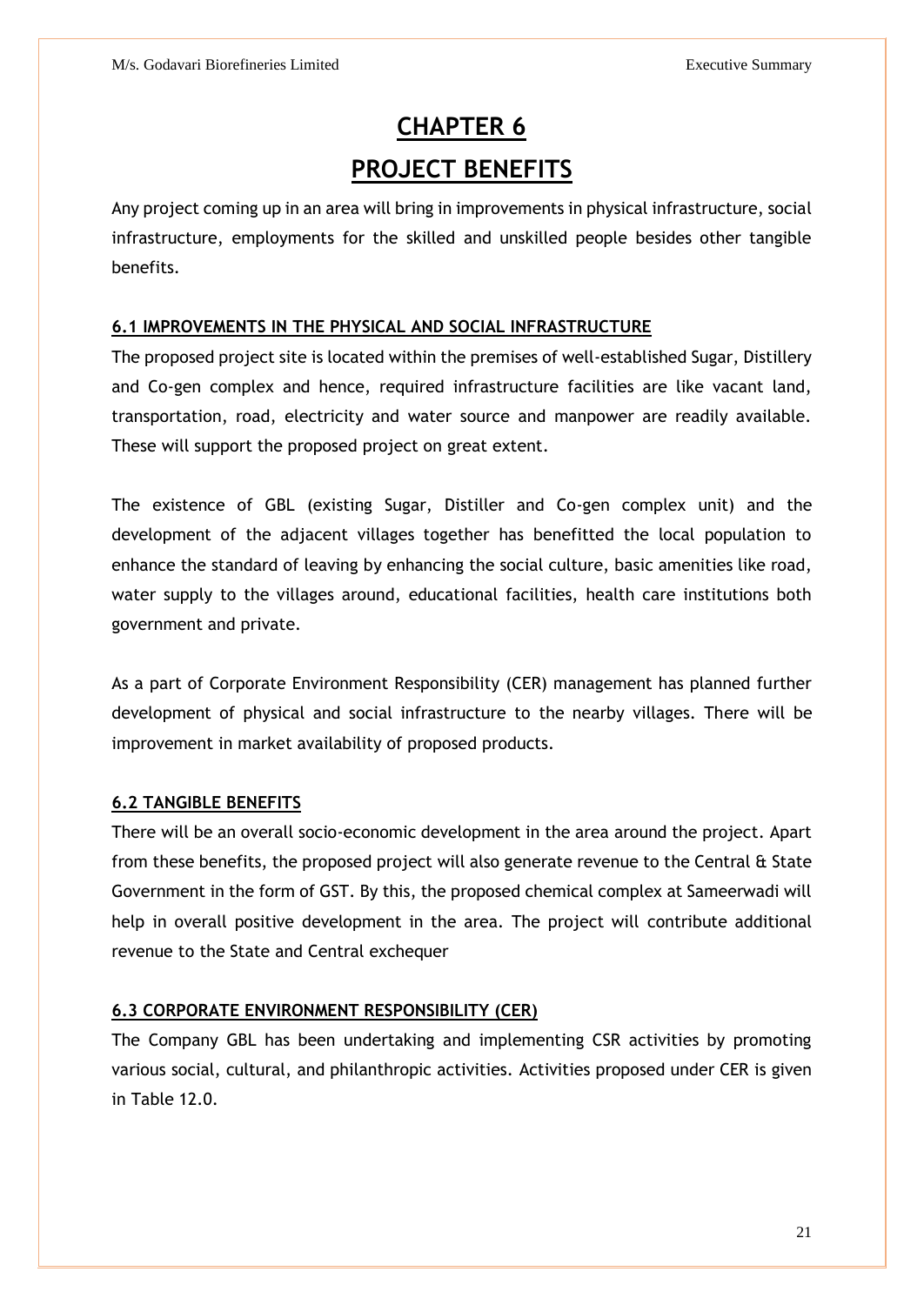| Sl.<br>No. | <b>Activity under CER</b>                                                                                                                                                                                                                                                                                                              |
|------------|----------------------------------------------------------------------------------------------------------------------------------------------------------------------------------------------------------------------------------------------------------------------------------------------------------------------------------------|
| 1.         | Providing solar street light to nearby villages namely Madabhvi, Kappalaguddi,<br>Handigund, kesargoppa, sanganatti, Dhawaleshwar, Bisnal.                                                                                                                                                                                             |
| 2.         | Electrification of local community villages namely Handigund, Kappalguddi,<br>Munnyal, Akkimaradi, Saidapur, Nandgaon, Aralimatti, Mugalkhod (MDL).                                                                                                                                                                                    |
| 3.         | Plantation in community area villages namely<br>Chimmad, Hosur, Kalathippi, Golabhanvi, Sultanpur, Palabhanvi, Marakudi,<br>Saidapur, Bisanal, Kesaragoppa, Sanganatti, Nagaral, Awaradi, Dhawaleshwar<br>(GKK), Mugalkhod (MDL)                                                                                                       |
| 4.         | Skill development & Training in schools' village namely Kappalaguddi, Hallur,<br>Marapur, Bisanal, Handigund, Saidapur, Sanganatti.                                                                                                                                                                                                    |
| 5.         | Providing drinking water facility at village namely Kappalaguddi, Hallur,<br>Munnyal, Shivapur, Marapur, Bisanal, Handigund, Marakudi, Saidapur,<br>Sanganatti.                                                                                                                                                                        |
| 6.         | Environmental education in schools under awareness program of KSPCB. village<br>namely Kappalaguddi, Hallur, Marapur, Bisanal, Handigund, Saidapur,<br>Sanganatti, Sameerwadi.                                                                                                                                                         |
| 7.         | Medical & Health Facilities in nearby villages namely Munnyal, Handigund,<br>Hallur, Bisanal, Sameerwadi, Saidapur, Marakudi, Sultanpur, Khantti,<br>Shivapur, Kappalaguddi. Madabhanvi, Marapur, Awaradi, Yaragudri, Belagali,<br>Akkimaradi, Nandagaon, Dhawaleshwar, Budni PD, Kesaragoppa, Sanganatti,<br>Nagaral, Mugalkhod (MDL) |

| Table 12.0: Budget and activities proposed under CER |  |  |
|------------------------------------------------------|--|--|
|------------------------------------------------------|--|--|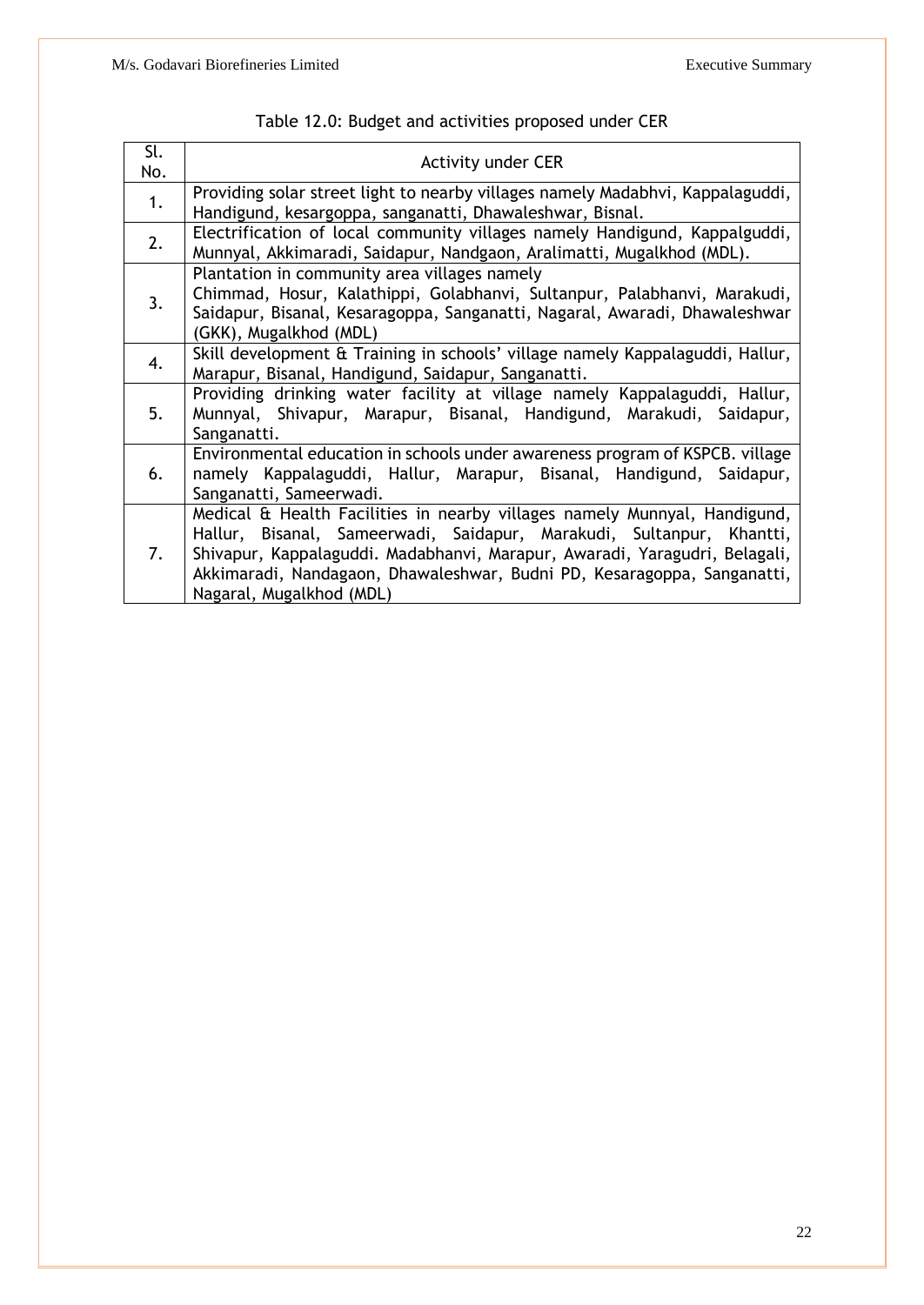### **CHAPTER 7**

### **ENVIRONMENT MANAGEMENT PLAN**

### **7.1 SOCIO ECONOMIC ENVIRONMENT**

GBL has positive impact on the socio-economic conditions of the people in the study area.

### **7.2 GREENBELT MANAGEMENT PLAN**

In line with ToR conditions, 1500 tree are required to be planted per hectare for greening of the industrial land. Total land area is 525.4 acres (212.62 hectares), 33 % i.e. 173 acres is to be earmarked for greening. About 126 acres of green area is developed in the existing Sugar, Distillery, Co-gen and chemical unit by planting various species like Teak, Neem, Gul mohar, Mango etc., and remaining 52.8 Acres of land is earmarked for greenbelt development within the proposed chemical complex. Overall, 34 % of greenbelt will be developed and maintained by GBL.

### **7.3 RAINWATER HARVESTING**

The existing site has rainwater harvesting potential of 1,25,000  $\mathrm{m}^3$  capacity from Sugar, Distillery units. The quantity of rainwater that can be harvested from proposed chemical complex will be 1816  $m^3$ /day. Storage tanks will be provided for storing rainwater collected from rooftop. After primary treatment, collected rainwater will be used for green development / horticulture / dust suppression / washing / cleaning purposes. It will be ensured that, rain water and storm water generation will not be mixed.

GBL believes in the concept of sustainable development and is committed to continue operations without giving room for any adverse impacts on the environment.

#### **6.5 SOCIO-ECONOMIC BENEFITS**

The construction phase provides employment opportunities for the local people. In addition to the opportunity of getting employment in construction work, the local population would also have employment opportunities in related activities like petty commercial establishments, small contracts, and supply of construction materials etc.,

The total number of employment both direct and indirect for the proposed project will 549 Nos. Indirect job opportunities like raw material suppliers, transportation, and security system. Thereby local infrastructure facility will be improved. Development of social facilities like, temple, educational facilities to the local etc.,